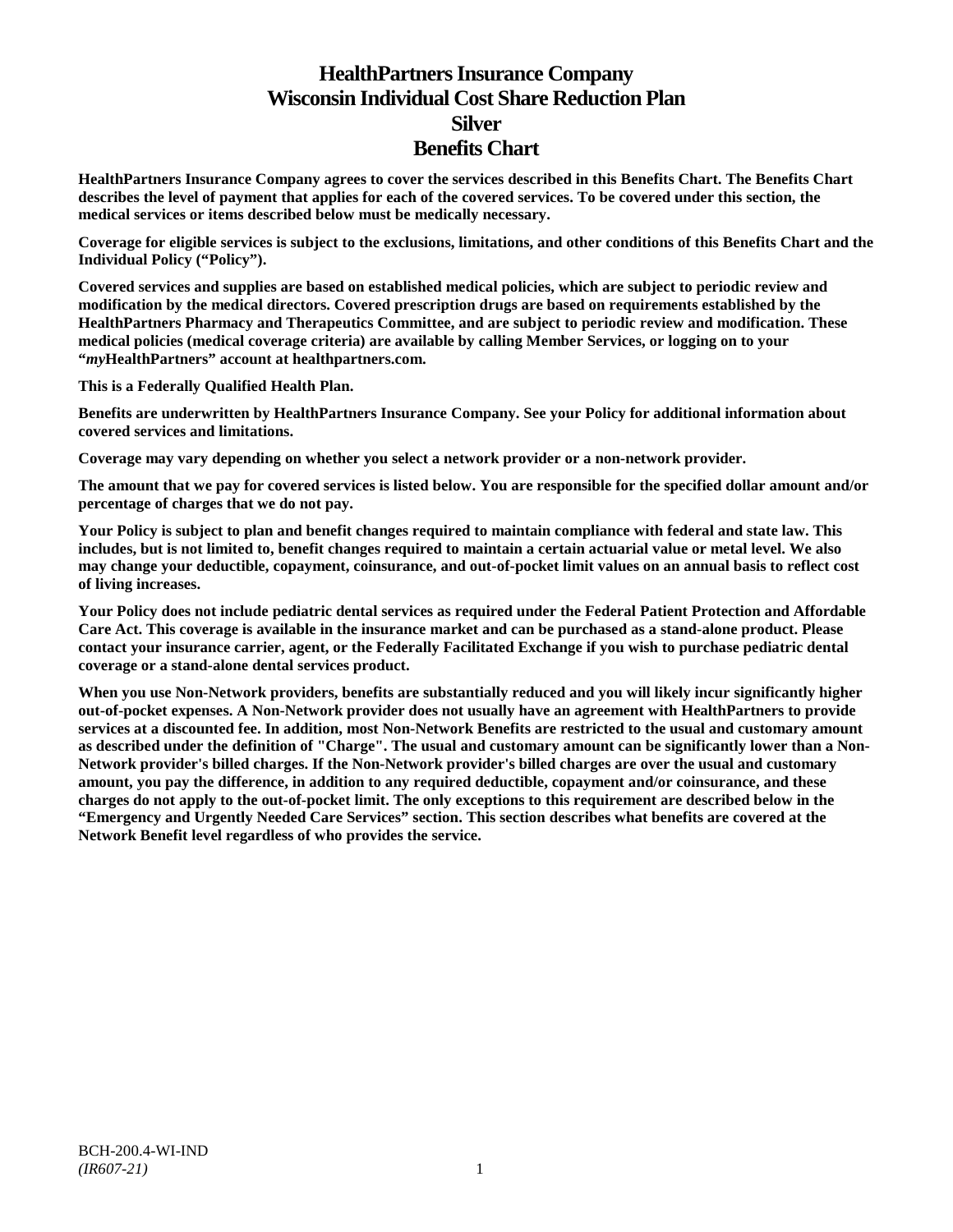# **These definitions apply to the Benefits Chart. They also apply to your Policy.**

| <b>Biosimilar Drug:</b> | A prescription drug, approved by the Food and Drug Administration (FDA), that the FDA has<br>determined is biosimilar to and interchangeable with a biological brand name drug. Biosimilar<br>drugs are not considered generic drugs and are not covered under the generic drug benefit.                                                                                                                                                                                                                                                                                                                                     |
|-------------------------|------------------------------------------------------------------------------------------------------------------------------------------------------------------------------------------------------------------------------------------------------------------------------------------------------------------------------------------------------------------------------------------------------------------------------------------------------------------------------------------------------------------------------------------------------------------------------------------------------------------------------|
| <b>Brand Name Drug:</b> | A prescription drug, approved by the Food and Drug Administration (FDA), that is manufactured,<br>sold or licensed for sale under a trademark by the pharmaceutical company that originally<br>researched and developed the drug. Brand name drugs have the same active-ingredient formula as<br>the generic version of the drug. However, generic drugs are manufactured and sold by other drug<br>manufacturers and are generally not available until after the patent on the brand name drug has<br>expired. A few brand name drugs may be covered at the generic benefit level if this is indicated on<br>the formulary. |
| <b>Calendar Year:</b>   | This is the 12-month period beginning 12:01 A.M. Central Time, on January 1, and ending 12:00<br>A.M. Central Time of the next following December 31.                                                                                                                                                                                                                                                                                                                                                                                                                                                                        |
| Charge:                 | For covered services delivered by a network provider, this is the provider's discounted fee for a<br>given medical/surgical service, procedure or item.                                                                                                                                                                                                                                                                                                                                                                                                                                                                      |
|                         | For covered services delivered by non-network providers, a contracted rate may apply if such<br>arrangement is available to HealthPartners.                                                                                                                                                                                                                                                                                                                                                                                                                                                                                  |
|                         | For the Usual and Customary Charge for covered services delivered by non-network providers,<br>our payment is calculated using one of the following options to be determined at HealthPartners'<br>discretion: 1) a percentage of the Medicare fee schedule; 2) a comparable schedule if the service is<br>not on the Medicare fee schedule; or 3) a commercially reasonable rate for such service.                                                                                                                                                                                                                          |
|                         | The Usual and Customary Charge is the maximum amount allowed that we consider in the<br>calculation of the payment of charges incurred for certain covered services. You must pay for any<br>charges above the usual and customary charge, and they do not apply to the out-of-pocket limit.                                                                                                                                                                                                                                                                                                                                 |
|                         | A charge is incurred for covered ambulatory medical and surgical services, on the date the service<br>or item is provided. A charge is incurred for covered inpatient services, on the date of admission to<br>a hospital. To be covered, a charge must be incurred on or after your effective date and on or<br>before the termination date.                                                                                                                                                                                                                                                                                |
| Copayment/Coinsurance:  | The specified dollar amount, or percentage, of charges incurred for covered services, which we do<br>not pay, but which you must pay, each time you receive certain medical services, procedures or<br>items. Our payment for those covered services or items begins after the copayment or coinsurance<br>is satisfied. Covered services or items requiring a copayment or coinsurance are specified in this<br>Benefits Chart.                                                                                                                                                                                             |
|                         | For services provided by a network provider:                                                                                                                                                                                                                                                                                                                                                                                                                                                                                                                                                                                 |
|                         | An amount which is listed as a flat dollar copayment is applied to a network provider's discounted<br>charges for a given service. However, if the network provider's discounted charges for a service or<br>item is less than the flat dollar copayment, you will pay the network provider's discounted charge.<br>An amount which is listed as a percentage of charges or coinsurance is based on the network<br>provider's discounted charges, calculated at the time the claim is processed, which may include an<br>agreed upon fee schedule rate for case rate or withhold arrangements.                               |
|                         | For services provided by a Non-Network provider:                                                                                                                                                                                                                                                                                                                                                                                                                                                                                                                                                                             |
|                         | Any copayment or coinsurance is applied to the lesser of the provider's charges or the usual and<br>customary charge for a service.                                                                                                                                                                                                                                                                                                                                                                                                                                                                                          |
|                         | A copayment or coinsurance is due at the time a service is provided, or when billed by the<br>provider. The copayment or coinsurance applicable for a scheduled visit with a network provider<br>will be collected for each visit, late cancellation and failed appointment.                                                                                                                                                                                                                                                                                                                                                 |
|                         |                                                                                                                                                                                                                                                                                                                                                                                                                                                                                                                                                                                                                              |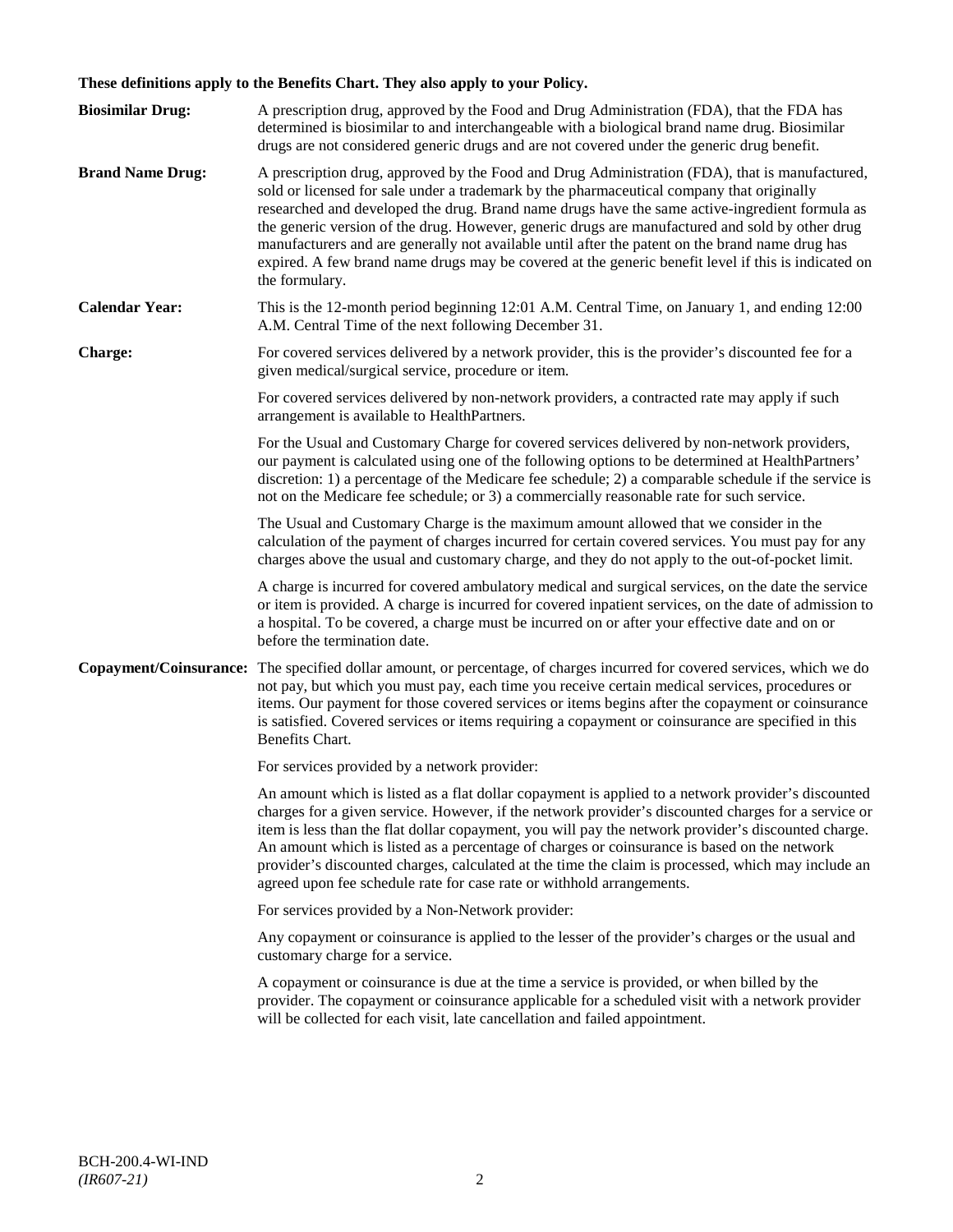| Deductible:                    | The specified dollar amount of charges incurred for covered services, which we do not pay, but an<br>enrollee or a family has to pay first in a calendar year. Our payment for those services or items<br>begins after the deductible is satisfied. For network providers, the amount of the charges that apply<br>to the deductible are based on the network provider's discounted charges, calculated at the time<br>the claim is processed, which may include an agreed upon fee schedule rate for case rate or<br>withhold arrangements. For non-network providers, the amount of charges that apply to the<br>deductible are the lesser of the provider's charges or the usual and customary charge for a service. |
|--------------------------------|-------------------------------------------------------------------------------------------------------------------------------------------------------------------------------------------------------------------------------------------------------------------------------------------------------------------------------------------------------------------------------------------------------------------------------------------------------------------------------------------------------------------------------------------------------------------------------------------------------------------------------------------------------------------------------------------------------------------------|
|                                | Any amounts paid or reimbursed by a third party, including, but not limited to: point of service<br>rebates, manufacturer coupons, manufacturer debit cards or other forms of direct reimbursement to<br>an Insured for a product or service, will not apply toward your deductible, to the extent permitted<br>under state and federal law.                                                                                                                                                                                                                                                                                                                                                                            |
|                                | Your plan has an embedded deductible. This means once a member meets the individual<br>deductible, the plan begins paying benefits for that person. If two or more members of the family<br>meet the family deductible, the plan begins paying benefits for all members of the family,<br>regardless of whether each member has met the individual deductible. However, a member may<br>not contribute more than the individual deductible toward the family deductible.                                                                                                                                                                                                                                                |
|                                | All services are subject to the deductible unless otherwise indicated below in this Benefits Chart.                                                                                                                                                                                                                                                                                                                                                                                                                                                                                                                                                                                                                     |
| <b>Formulary:</b>              | This is a current list, which may be revised from time to time, of prescription drugs, medications,<br>equipment and supplies covered by us as indicated in this Benefits Chart which are covered at the<br>highest benefit level. Some drugs on the formulary may require prior authorization to be covered<br>as formulary drugs. The formulary, and information on drugs that require prior authorization, are<br>available by calling Member Services, or logging on to your "myHealthPartners" account at<br>healthpartners.com.                                                                                                                                                                                   |
| <b>Generic Drug:</b>           | A prescription drug, approved by the Food and Drug Administration (FDA), that the FDA has<br>determined is comparable to a brand name drug product in dosage form, strength, route of<br>administration, quality, intended use and documented bioequivalence. Generally, generic drugs<br>cost less than brand name drugs. Some brand name drugs may be covered at the generic drug<br>benefit level if this is indicated on the formulary.                                                                                                                                                                                                                                                                             |
| <b>Non-Formulary Drug:</b>     | This is a prescription drug, approved by the Food and Drug Administration (FDA), that is not on<br>the formulary, is medically necessary and is not investigative or experimental or otherwise<br>excluded under your Policy.                                                                                                                                                                                                                                                                                                                                                                                                                                                                                           |
| <b>Out-of-Pocket Expenses:</b> | You pay the specified copayments/coinsurance and deductibles applicable for particular services,<br>subject to the out-of-pocket limit described below. These amounts are in addition to the monthly<br>premium payments.                                                                                                                                                                                                                                                                                                                                                                                                                                                                                               |
| <b>Out-of-Pocket Limit:</b>    | You pay the copayments/coinsurance and deductibles for covered services, to the individual or<br>family out-of-pocket limit. Thereafter we cover 100% of charges incurred for all other covered<br>services, for the rest of the calendar year. You pay amounts greater than the out-of-pocket limit if<br>you exceed any lifetime maximum benefit or any visit or day limits.                                                                                                                                                                                                                                                                                                                                          |
|                                | Non-Network Benefits above the usual and customary charge (see definition of charge above) do<br>not apply to the out-of-pocket limit.                                                                                                                                                                                                                                                                                                                                                                                                                                                                                                                                                                                  |
|                                | Any amounts paid or reimbursed by a third party, including, but not limited to: point of service<br>rebates, manufacturer coupons, debit cards or other forms of direct reimbursement to an Insured<br>for a product or service, will not apply as an out-of-pocket expense, to the extent permitted under<br>state and federal law.                                                                                                                                                                                                                                                                                                                                                                                    |
|                                | You are responsible to keep track of the out-of-pocket expenses. Contact our Member Services<br>Department for assistance in determining the amount paid by the enrollee for specific eligible<br>services received. Claims for reimbursement under the Out-of-Pocket Limit provisions are subject<br>to the same time limits and provisions described under the "Claims Provisions" section of your<br>Policy.                                                                                                                                                                                                                                                                                                         |
| <b>Primary Care Providers:</b> | These are providers in the following categories: Family Practice, General Practice, Internal<br>Medicine, Pediatrics, Adolescent Medicine, Adult Medicine and Geriatrics.                                                                                                                                                                                                                                                                                                                                                                                                                                                                                                                                               |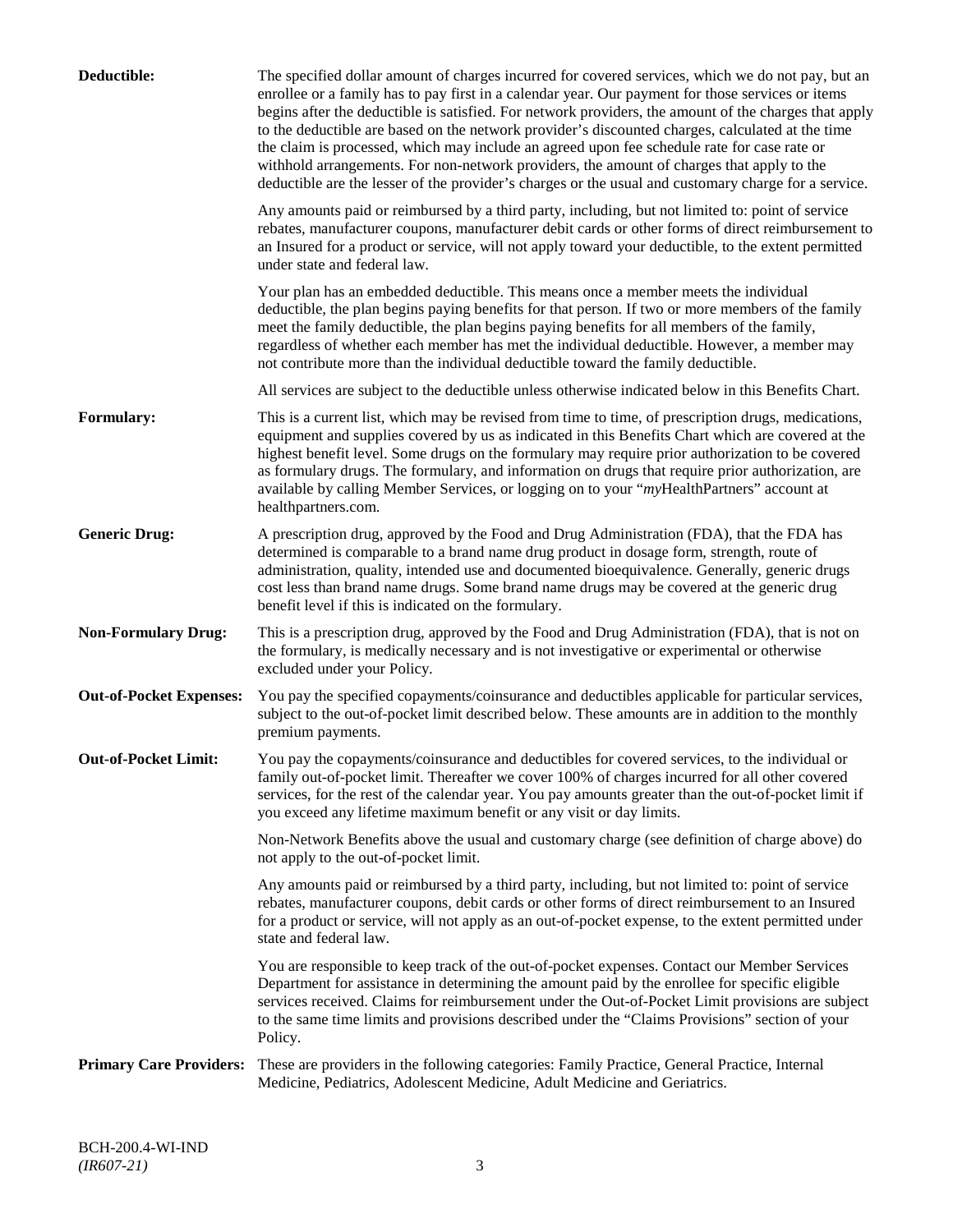|                             | Specialty Care Providers: These are providers who are not in the following categories: Family Practice, General Practice,<br>Internal Medicine, Pediatrics, Adolescent Medicine, Adult Medicine and Geriatrics.                                                                                                                                                                                                                                                                                                                       |
|-----------------------------|---------------------------------------------------------------------------------------------------------------------------------------------------------------------------------------------------------------------------------------------------------------------------------------------------------------------------------------------------------------------------------------------------------------------------------------------------------------------------------------------------------------------------------------|
| <b>Specialty Drug List:</b> | This is a current list, which may be revised from time to time, of prescription drugs, medications,<br>equipment and supplies, which are typically bio-pharmaceuticals. The purpose of a specialty drug<br>list is to facilitate enhanced monitoring of complex therapies used to treat specific conditions.<br>Specialty drugs are covered by us as indicated in this Benefits Chart. The specialty drug list is<br>available by calling Member Services, or logging on to your "myHealthPartners" account at<br>healthpartners.com. |
| virtuwell:                  | This is an online service that you may use to receive a diagnosis and treatment for certain routine<br>conditions, such as a cold and flu, ear pain and sinus infections. You may access the virtuwell web<br>site at virtuwell.com.                                                                                                                                                                                                                                                                                                  |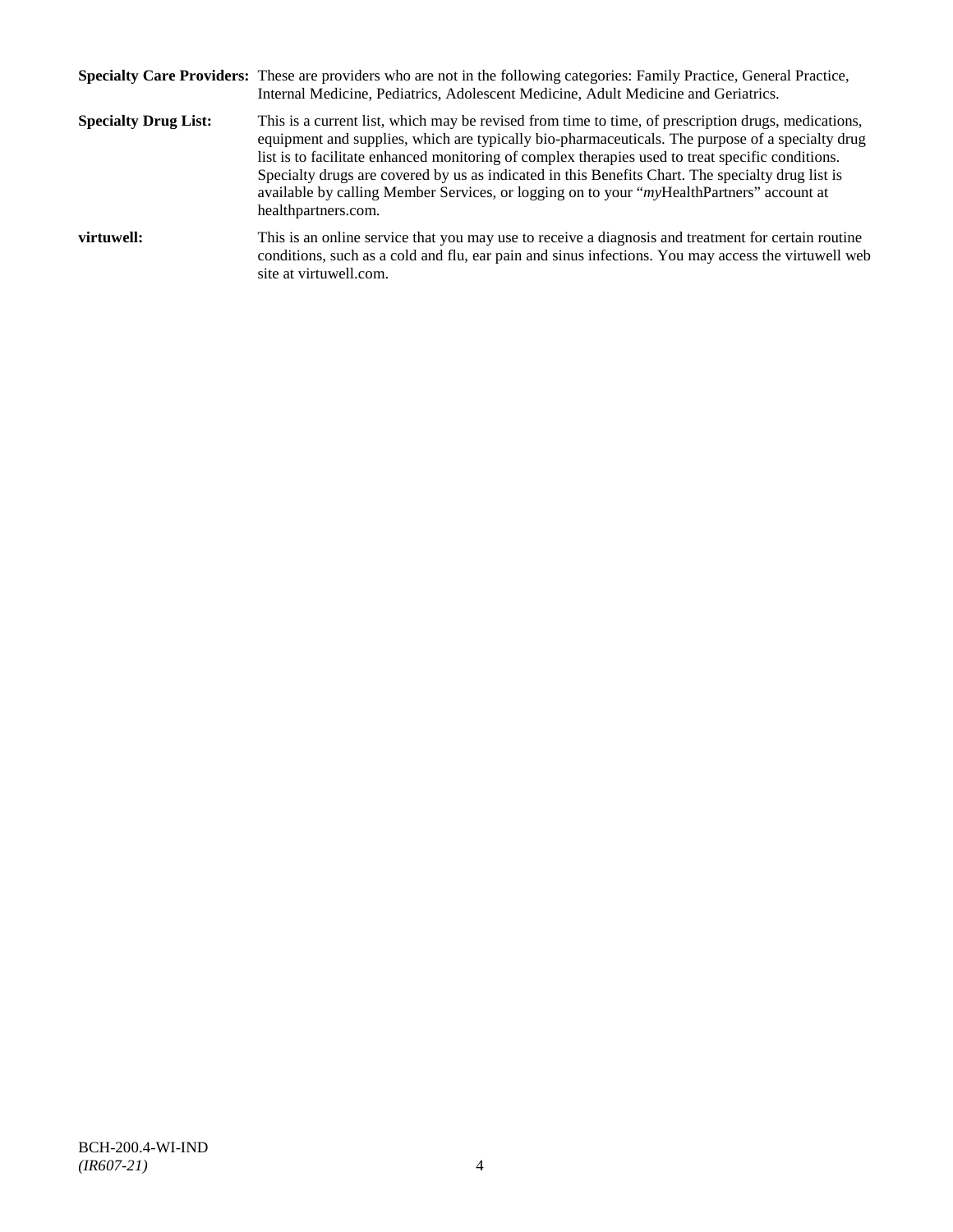# **DEDUCTIBLES AND OUT-OF-POCKET LIMITS**

#### **Individual Calendar Year Deductible**

| <b>Network Benefits</b> | <b>Non-Network Benefits</b> |
|-------------------------|-----------------------------|
| \$75                    | \$20,000                    |

# **Family Calendar Year Deductible**

| <b>Network Benefits</b> | <b>Non-Network Benefits</b> |
|-------------------------|-----------------------------|
| \$150                   | \$40,000                    |

Your individual and family deductible amounts may be indexed to allow for changes under Federal rules.

Your plan has an embedded deductible. This means once a member meets the individual deductible, the plan begins paying benefits for that person. If two or more members of the family meet the family deductible, the plan begins paying benefits for all members of the family, regardless of whether each member has met the individual deductible. However, a member may not contribute more than the individual deductible toward the family deductible.

Separate deductibles must be satisfied under the Network Benefits and Non-Network Benefits.

Any amounts paid or reimbursed by a third party, including but not limited to: point of service rebates, manufacturer coupons, manufacturer debit cards or other forms of direct reimbursement to an Insured for a product or service, will not apply toward your deductible, to the extent permitted under state and federal law.

# **Individual Calendar Year Out-of-Pocket Limit**

| Network Benefits | <b>Non-Network Benefits</b> |
|------------------|-----------------------------|
| \$1,600          | None.                       |

### **Family Calendar Year Out-of-Pocket Limit**

| <b>Network Benefits</b> | <b>Non-Network Benefits</b> |
|-------------------------|-----------------------------|
| \$3,200                 | None.                       |

Your individual and family out-of-pocket amounts may be indexed to allow for changes under Federal rules.

Separate Out-of-Pocket Limits must be satisfied under Network Benefits and Non-Network Benefits.

Non-Network Benefits above the usual and customary charge will not apply to the individual or family Out-of-Pocket.

Any amounts paid or reimbursed by a third party, including but not limited to: point of service rebates, manufacturer coupons, manufacturer debit cards or other forms of direct reimbursement to an Insured for a product or service, will not apply as an outof-pocket expense, to the extent permitted under state and federal law.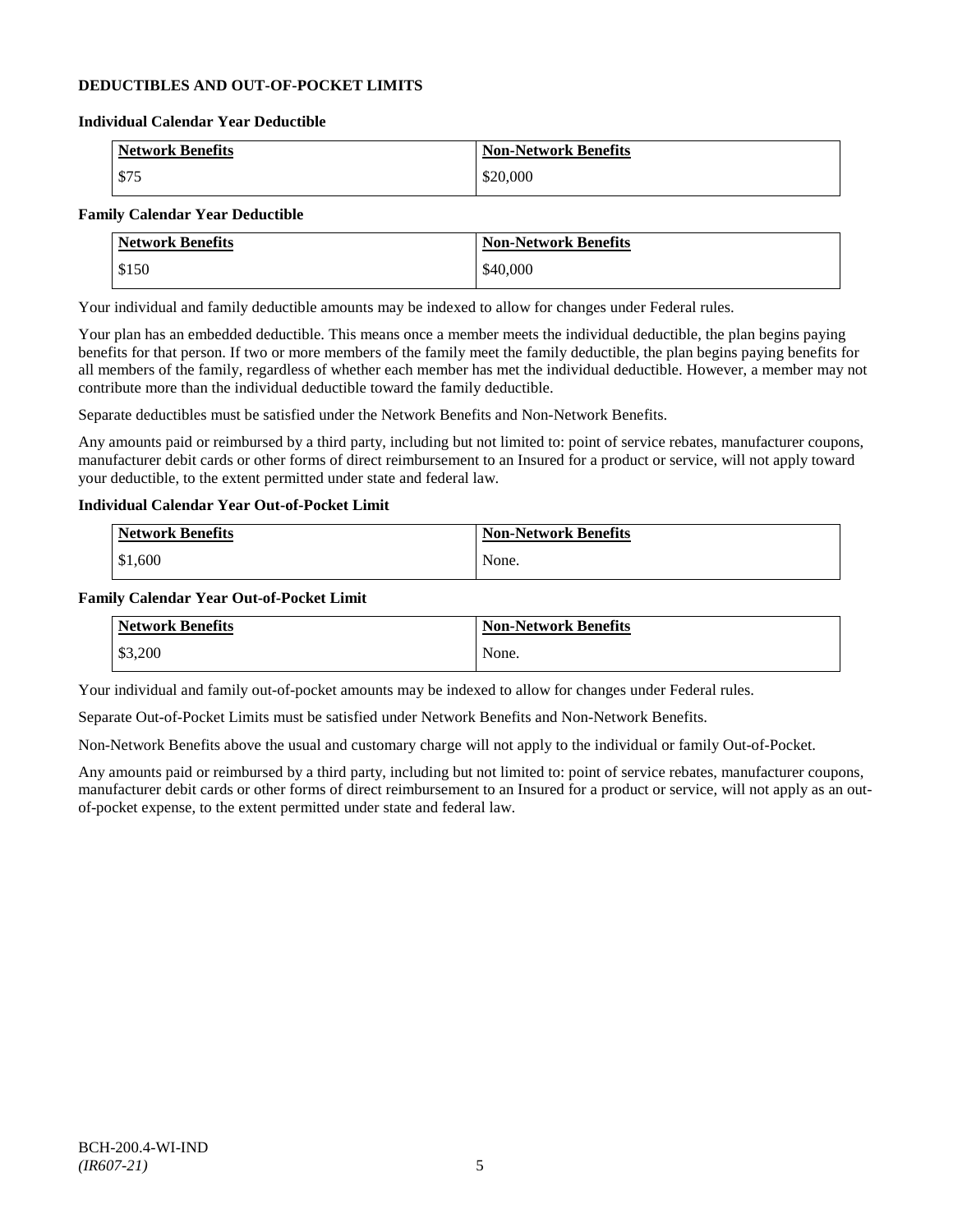# **AMBULANCE AND MEDICAL TRANSPORTATION**

# **Covered Services:**

We cover ambulance and medical transportation for medical emergencies and as shown below.

We also cover medically necessary, non-emergency transportation if it meets our medical coverage criteria.

Covered services are based on established medical policies, which are subject to periodic review and modification by the medical directors. These medical policies (medical coverage criteria) and applicable prior authorization requirements are available by calling Member Services, or logging on to your "*my*HealthPartners" account a[t healthpartners.com.](http://www.healthpartners.com/)

### **Ambulance and Medical Transportation (other than non-emergency fixed wing air ambulance transportation)**

| Network Benefits             | <b>Non-Network Benefits</b> |
|------------------------------|-----------------------------|
| 95% of the charges incurred. | See Network Benefits.       |

### **Non-Emergency Fixed Wing Air Ambulance Transportation**

| <b>Network Benefits</b>      | <b>Non-Network Benefits</b>  |
|------------------------------|------------------------------|
| 95% of the charges incurred. | 50% of the charges incurred. |

### **Not Covered:**

See "Services Not Covered" in your Policy.

# **AUTISM TREATMENT**

### **Covered Services:**

Your network provider will coordinate the prior authorization process for any autism treatment services. You may call Member Services at 952-967-7540 or toll-free at 1-888-360-0622 if you have any questions or concerns regarding the authorization process.

Please call Member Services at 952-967-7540 or toll-free at 1-888-360-0622 to request authorization for autism treatment services from a Non-Network provider.

We cover prior authorized evidence-based intensive-level and non-intensive-level treatment of autism spectrum disorders (autism disorder, Asperger's syndrome or pervasive development disorder not otherwise specified).

Covered services are based on established medical policies, which are subject to periodic review and modification by the medical directors. These medical policies (medical coverage criteria) are available by calling Member Services, or logging on to your "*my*HealthPartners" account at [healthpartners.com.](http://www.healthpartners.com/)

**Intensive-Level Services for children diagnosed with autism spectrum disorders.** Intensive-level services must begin on or after two years of age and end before nine years of age. Intensive-level services, on average, are services provided for more than 20 hours of treatment per week. (The average number of hours a week is calculated over a 6-month period.)

| <b>Network Benefits</b>                                                                                   | <b>Non-Network Benefits</b>                                              |
|-----------------------------------------------------------------------------------------------------------|--------------------------------------------------------------------------|
| 100% of the charges incurred, subject to a copayment of  <br>\$5 per visit.<br>Deductible does not apply. | 50% of the charges incurred.<br>Limited to 235 visits per calendar year. |
| Limited to 235 visits per calendar year.                                                                  |                                                                          |

The maximum number of visits is combined for Network Benefits and Non-Network Benefits.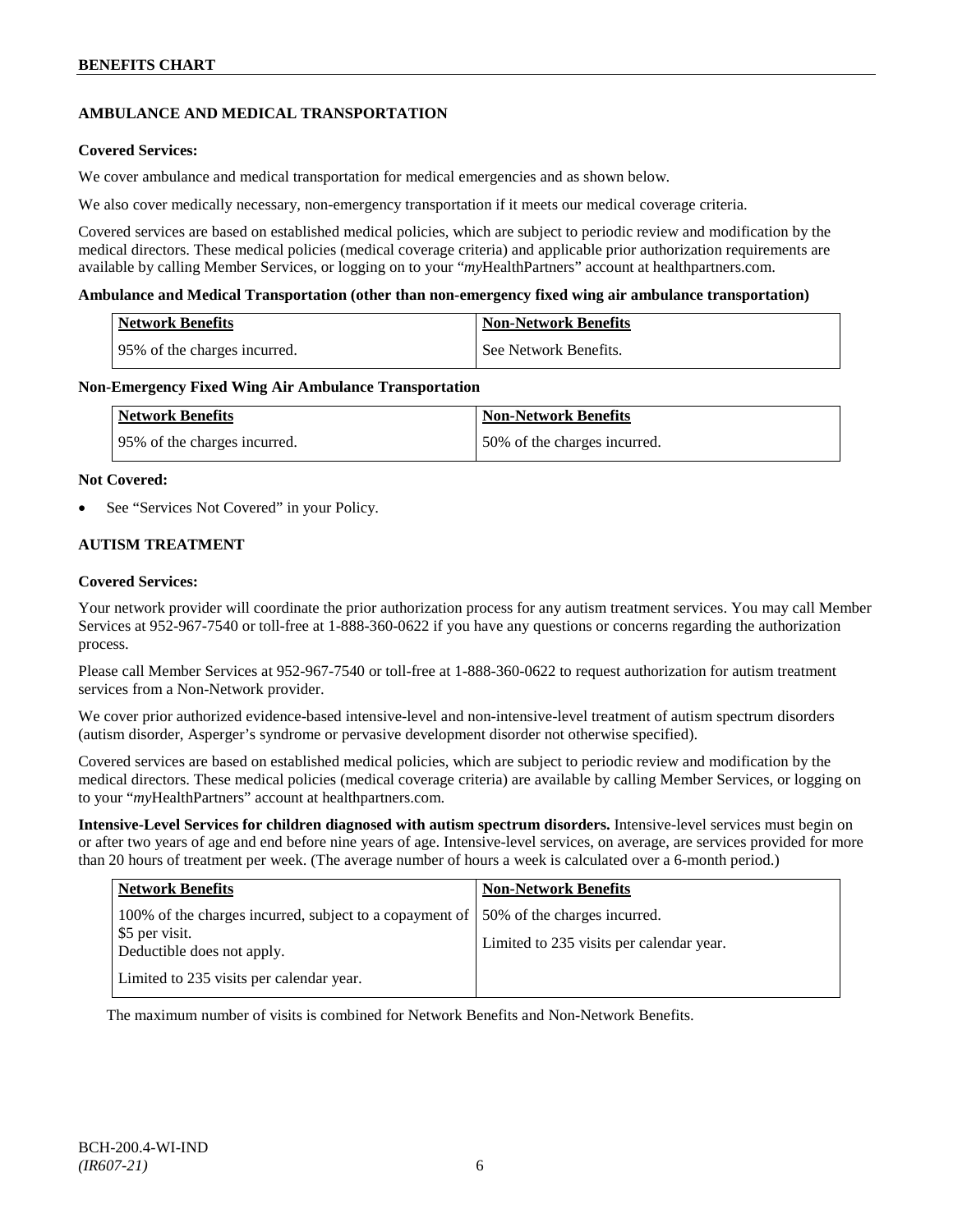# **Intensive-Level Services Lifetime Maximum Benefit**

| <b>Network Benefits</b>                               | <b>Non-Network Benefits</b>                           |
|-------------------------------------------------------|-------------------------------------------------------|
| 4 years of cumulative services under this plan or any | 4 years of cumulative services under this plan or any |
| other plan.                                           | other plan.                                           |

# **Non-intensive-Level Services for Insureds diagnosed with autism spectrum disorders**

| <b>Network Benefits</b>                                                                                   | <b>Non-Network Benefits</b>                                              |
|-----------------------------------------------------------------------------------------------------------|--------------------------------------------------------------------------|
| 100% of the charges incurred, subject to a copayment of  <br>\$5 per visit.<br>Deductible does not apply. | 50% of the charges incurred.<br>Limited to 120 visits per calendar year. |
| Limited to 120 visits per calendar year.                                                                  |                                                                          |

The maximum number of visits is combined for Network Benefits and Non-Network Benefits.

# **Not Covered:**

See "Services Not Covered" in your Policy.

# **BEHAVIORAL HEALTH SERVICES**

### **Covered Services:**

Covered services are based on established medical policies, which are subject to periodic review and modification by the medical directors. These medical policies (medical coverage criteria) are available by calling Member Services, or logging on to your "*my*HealthPartners" account at [healthpartners.com.](http://www.healthpartners.com/)

**Transitional Treatment Services.** These are services for the treatment of nervous or mental disorders, alcoholism or other drug abuse problems which are provided to an Insured in a less restrictive manner than are inpatient hospital services but in a more intensive manner than are outpatient services. Transitional treatment services are services offered by a provider, and certified by the Wisconsin Department of Health Services for each of the following (except the last bulleted item):

- Mental health services for covered adults in a day treatment program.
- Mental health services for covered children in a day hospital treatment program.
- Services for persons with chronic mental illness provided through a community support program.
- Residential treatment programs for alcohol and/or drug dependent covered persons.
- Alcohol and Other Drug Abuse (AODA) services in, a day treatment program.
- Services for persons who are experiencing a mental health crisis or who are in a situation likely to turn into a mental health crisis if support is not provided.
- Intensive outpatient programs for the treatment of psychoactive substance use disorders provided in accordance with the patient placement criteria of the American Society of Addiction Medicine.

# **Mental Health Services**

We cover services for mental health diagnoses as described in the Diagnostic and Statistical Manual of Mental Disorders – Fifth Edition (DSM 5) (most recent edition) that lead to significant disruption of function in your life.

We provide coverage for mental health treatment ordered by a Wisconsin court under a valid court order that is issued on the basis of a behavioral care evaluation performed by a licensed psychiatrist or doctoral level licensed psychologist, which includes a diagnosis and an individual treatment plan for care in the most appropriate, least restrictive environment. We must be given a copy of the court order and the behavioral care evaluation, and the service must be a covered benefit under your Policy, and the service must be provided by a network provider, or other provider as required by law.

**Outpatient Services:** We cover medically necessary outpatient professional mental health services for evaluation, crisis intervention, and treatment of mental health disorders.

A comprehensive diagnostic assessment will be made of each patient as the basis for a determination by a mental health professional, concerning the appropriate treatment and the extent of services required.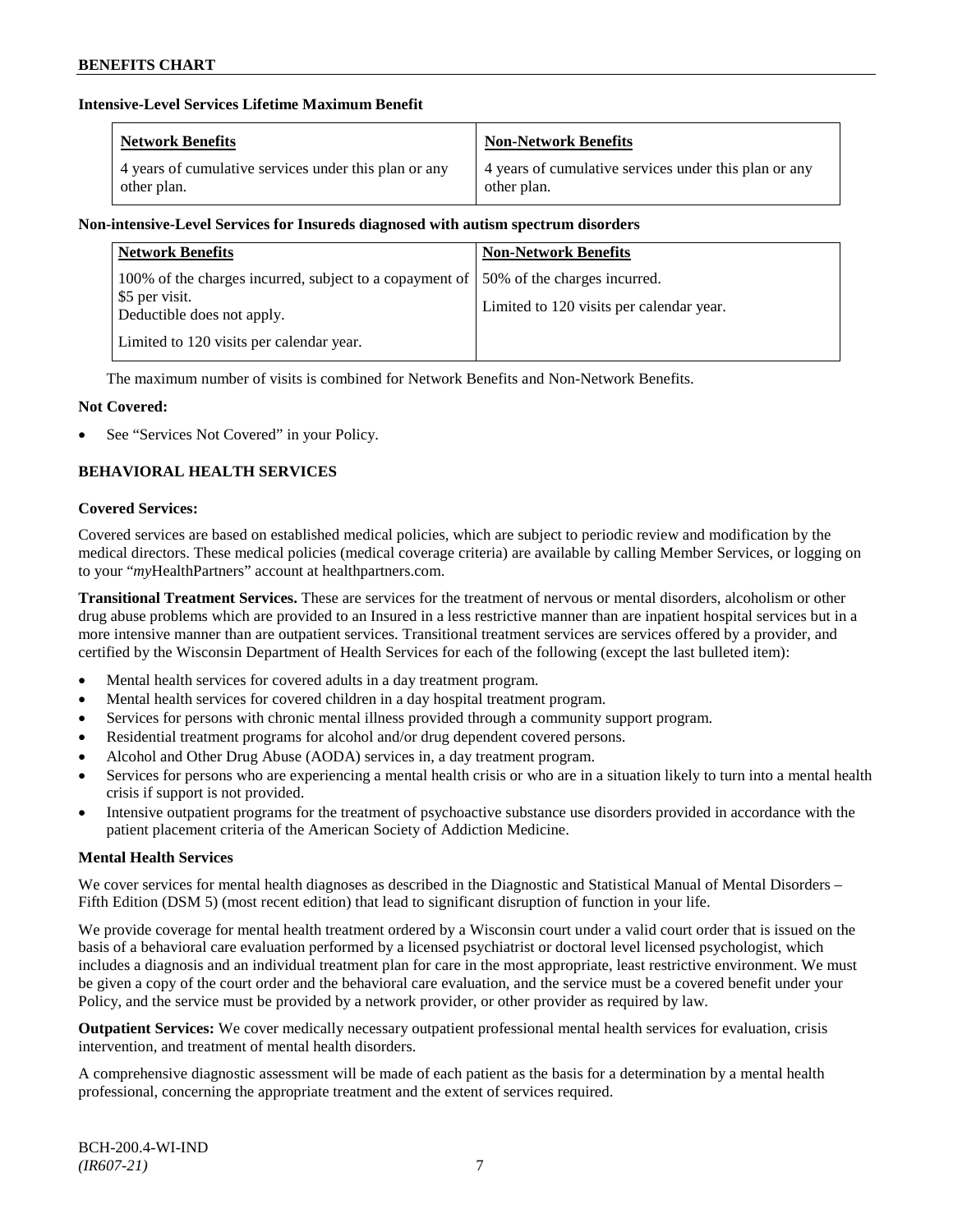Outpatient services we cover for a diagnosed mental health condition include the following:

- Individual, group, family and multi-family therapy;
- Medication management provided by a physician, certified nurse practitioner, or physician's assistant;
- Psychological testing services for the purposes of determining the differential diagnoses and treatment planning for patients currently receiving behavioral health services;
- Partial hospitalization services in a licensed hospital or community mental health center;
- Psychotherapy and nursing services provided in the home if authorized by us; and
- Treatment for gender dysphoria that meets medical coverage criteria.

| <b>Network Benefits</b>                                                                                                               | <b>Non-Network Benefits</b>  |
|---------------------------------------------------------------------------------------------------------------------------------------|------------------------------|
| 100% of the charges incurred, subject to a copayment of<br>\$5 per visit.<br>Deductible does not apply.                               | 50% of the charges incurred. |
| For family therapy, only one copayment will be<br>charged, regardless of the number of Insureds primarily<br>involved in the therapy. |                              |

#### **Group Therapy**

| Network Benefits                                                                                                                            | <b>Non-Network Benefits</b> |
|---------------------------------------------------------------------------------------------------------------------------------------------|-----------------------------|
| 100% of the charges incurred, subject to a copayment of 50% of the charges incurred.<br>$\$\,2.50$ per visit.<br>Deductible does not apply. |                             |

**Inpatient Services:** We cover medically necessary inpatient services in a hospital or licensed residential treatment facility and professional services for treatment of mental health disorders. Medical stabilization is covered under inpatient hospital services in the "Hospital and Skilled Nursing Facility Services" section.

We cover residential care for the treatment of eating disorders in a licensed facility, as an alternative to inpatient care, when it is medically necessary and your physician obtains authorization from us.

| <b>Network Benefits</b>      | <b>Non-Network Benefits</b>  |
|------------------------------|------------------------------|
| 95% of the charges incurred. | 50% of the charges incurred. |

**Transitional Treatment Services:** We cover transitional treatment services described above for treatment of mental and nervous disorders**.**

| Network Benefits                                                                                                                      | <b>Non-Network Benefits</b> |
|---------------------------------------------------------------------------------------------------------------------------------------|-----------------------------|
| 100% of the charges incurred, subject to a copayment of 150% of the charges incurred.<br>\$5 per visit.<br>Deductible does not apply. |                             |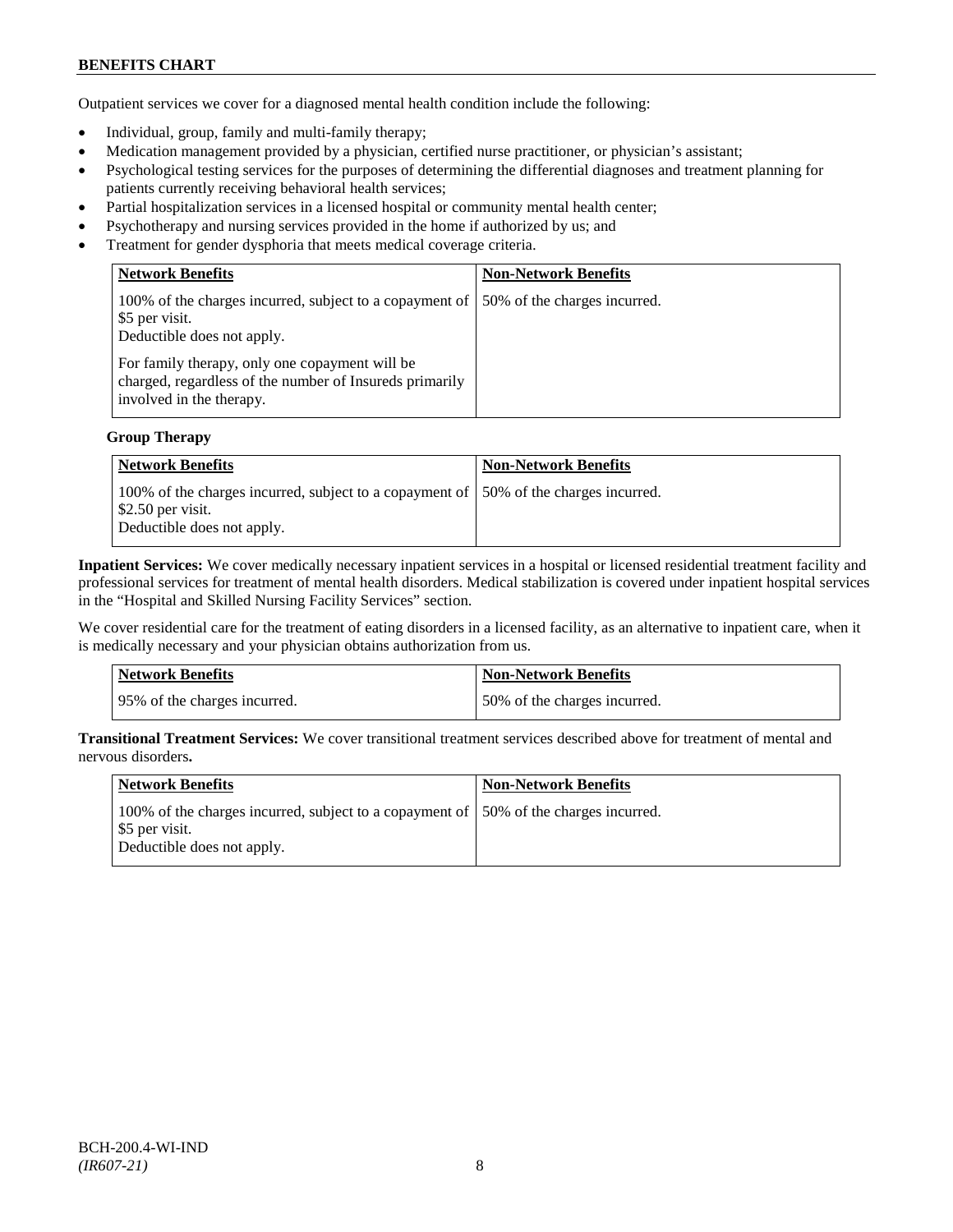### **Substance Abuse Treatment Services**

We cover medically necessary services for assessments by a licensed alcohol and drug counselor and treatment of Substance-Related Disorders as defined in the latest edition of the DSM 5.

**Outpatient Services:** We cover medically necessary outpatient professional services for diagnosis and treatment of alcoholism and other drug abuse problems. Chemical dependency treatment services must be provided by a program licensed by the local Department of Health Services.

Outpatient services we cover for a diagnosed substance abuse disorder include the following:

- Individual, group, family, and multi-family therapy provided in an office setting; and
- We cover opiate replacement therapy including methadone and buprenorphine treatment.

| <b>Network Benefits</b>                                                                                                               | <b>Non-Network Benefits</b>  |
|---------------------------------------------------------------------------------------------------------------------------------------|------------------------------|
| 100% of the charges incurred, subject to a copayment of<br>\$5 per visit.<br>Deductible does not apply.                               | 50% of the charges incurred. |
| For family therapy, only one copayment will be<br>charged, regardless of the number of Insureds primarily<br>involved in the therapy. |                              |

**Inpatient Services:** We cover medically necessary inpatient services in a hospital or a licensed residential primary treatment center.

We cover services provided in a hospital that is licensed by the local state and accredited by Medicare.

Detoxification Services: We cover detoxification services in a hospital or community detoxification facility if it is licensed by the local Department of Health Services.

| <b>Network Benefits</b>      | <b>Non-Network Benefits</b>  |
|------------------------------|------------------------------|
| 95% of the charges incurred. | 50% of the charges incurred. |

**Transitional Treatment Services:** We cover transitional treatment services described above for treatment of alcoholism or other drug abuse problems.

| <b>Network Benefits</b>                                                                                                               | <b>Non-Network Benefits</b> |
|---------------------------------------------------------------------------------------------------------------------------------------|-----------------------------|
| 100% of the charges incurred, subject to a copayment of 150% of the charges incurred.<br>\$5 per visit.<br>Deductible does not apply. |                             |

# **Additional Mental Health and Substance Abuse Benefits for a Dependent Child Who is a Student**

If a dependent child is a student in a school that is located in Wisconsin, but outside of our service area, we cover services as required under Wisconsin Statute 609.655.

| <b>Network Benefits</b>                                                                                                               | <b>Non-Network Benefits</b> |
|---------------------------------------------------------------------------------------------------------------------------------------|-----------------------------|
| 100% of the charges incurred, subject to a copayment of 150% of the charges incurred.<br>\$5 per visit.<br>Deductible does not apply. |                             |

# **Not Covered:**

See "Services Not Covered" in your Policy.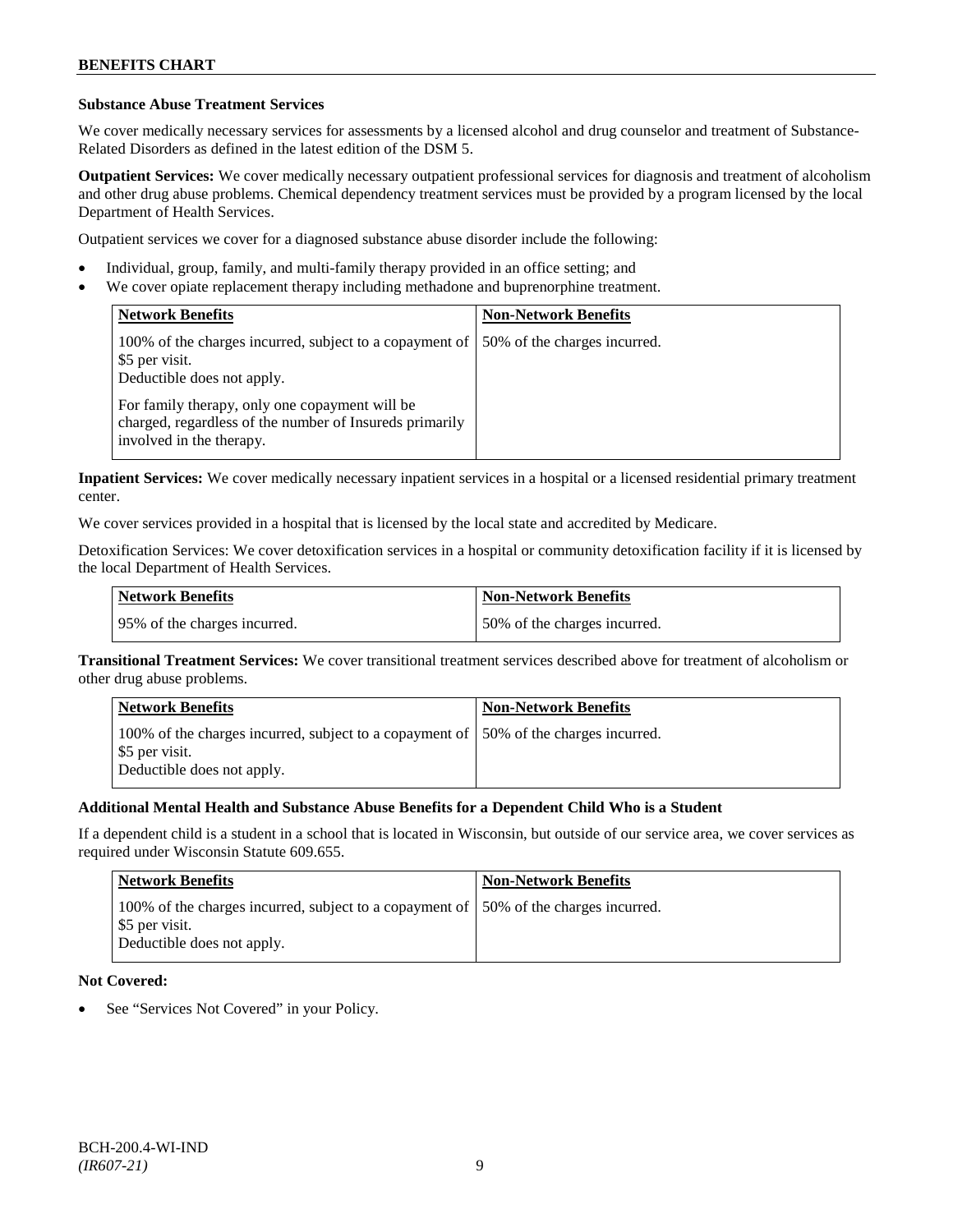# **CHIROPRACTIC SERVICES**

# **Covered Services:**

We cover chiropractic services for rehabilitative care. Chiropractic services are adjustments to any abnormal articulations of the human body, especially those of the spinal column, for the purpose of giving freedom of action to impinged nerves that may cause pain or deranged function.

Massage therapy which is performed in conjunction with other treatment/modalities by a chiropractor, is part of a prescribed treatment plan and is not billed separately is covered.

| <b>Network Benefits</b>                                                                                                                | <b>Non-Network Benefits</b> |
|----------------------------------------------------------------------------------------------------------------------------------------|-----------------------------|
| 100% of the charges incurred, subject to a copayment of 150% of the charges incurred.<br>\$10 per visit.<br>Deductible does not apply. |                             |

# **Not Covered:**

- Massage therapy for the purpose of comfort or convenience of the Insured.
- See "Services Not Covered" in your Policy.

# **CLINICAL TRIALS**

# **Covered Services:**

We cover certain routine services if you participate in a Phase I, Phase II, Phase III or Phase IV approved clinical trial that is conducted in relation to the prevention, detection, or treatment of cancer or other life-threatening disease or condition as defined in the Affordable Care Act. Approved clinical trials include (1) federally funded trials when the study or investigation is approved or funded by any of the federal agencies defined in the Public Health Services Act, section 2709 (d) (1) (A); (2) the study or investigation is conducted under an investigational new drug application reviewed by the Food and Drug Administration; and (3) the study or investigation is a drug trial that is exempt from having such an investigational new drug application. We cover routine patient costs for services that would be eligible under the Policy and this Benefits Chart if the service were provided outside of a clinical trial.

| <b>Network Benefits</b>                               | <b>Non-Network Benefits</b>                           |
|-------------------------------------------------------|-------------------------------------------------------|
| Coverage level is same as corresponding Network       | Coverage level is same as corresponding Non-Network   |
| Benefits, depending on type of service provided, such | Benefits, depending on type of service provided, such |
| as Office Visits for Illness or Injury, Inpatient or  | as Office Visits for Illness or Injury, Inpatient or  |
| <b>Outpatient Hospital Services.</b>                  | <b>Outpatient Hospital Services.</b>                  |

# **Not Covered:**

- The investigative or experimental item, device or service itself.
- Items or services that are provided solely to satisfy data collection and analysis needs and that are not used in the direct clinical management of the patient.
- A service that is clearly inconsistent with widely accepted and established standards of care for a particular diagnosis.
- See "Services Not Covered" in your Policy.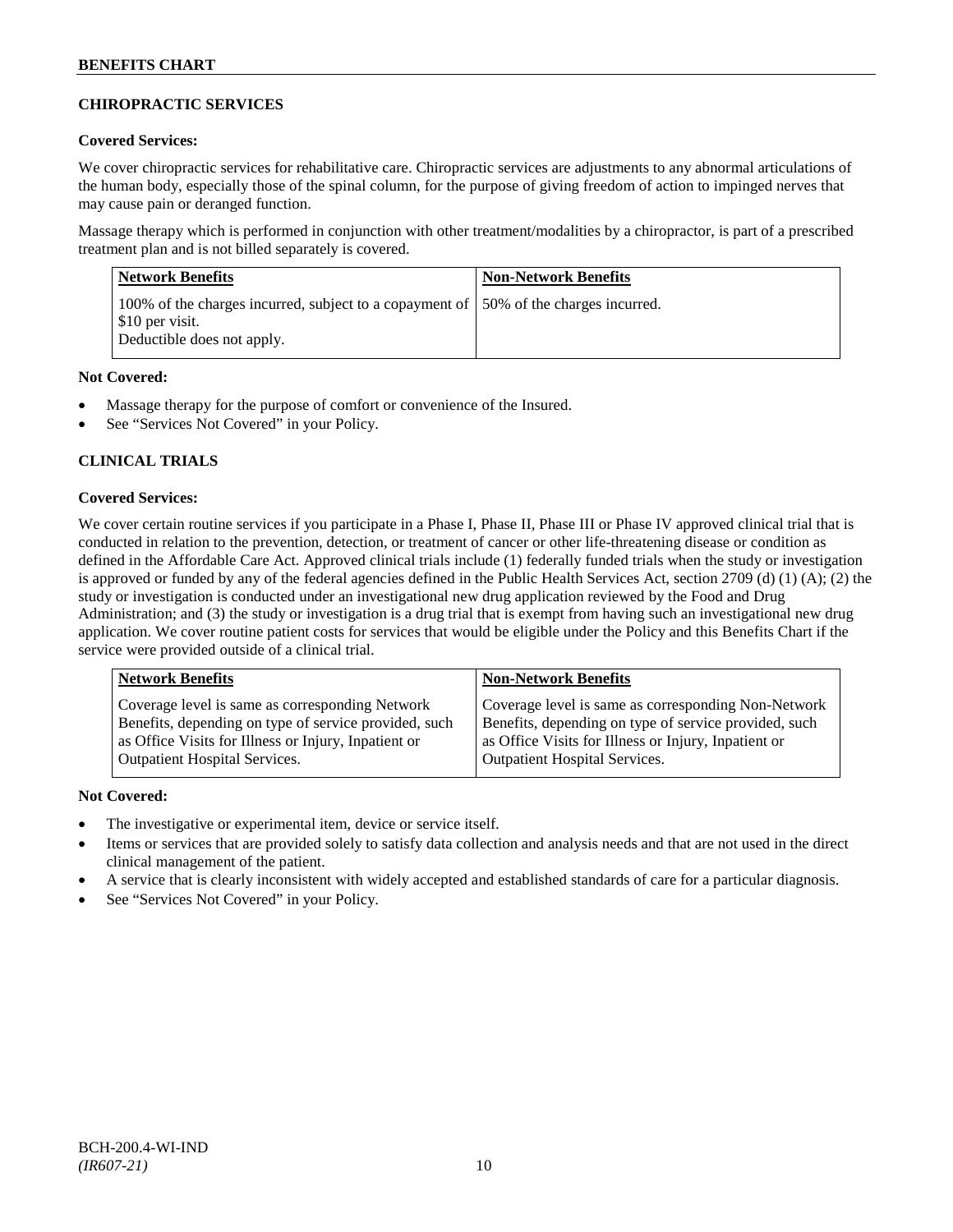# **DENTAL SERVICES**

# **Covered Services:**

We cover services as described below.

**Accidental Dental Services:** We cover services dentally necessary to treat and restore damage done to sound, natural, unrestored teeth as a result of an accidental injury. Coverage is for damage caused by external trauma to face and mouth only, not for cracked or broken teeth, which result from biting or chewing. We cover restorations, root canals, crowns and replacement of teeth lost that are directly related to the accident in which the Insured was involved. We cover initial exams, xrays and palliative treatment including extractions, and other oral surgical procedures directly related to the accident. Subsequent treatment must be initiated within the Policy's time-frame and must be directly related to the accident. We do not cover restoration and replacement of teeth that are not "sound and natural" at the time of the accident.

Full mouth rehabilitation to correct occlusion (bite) and malocclusion (misaligned teeth not due to the accident) are not covered.

When an implant-supported dental prosthetic treatment is pursued, benefits are limited to the amount that would be paid toward the placement of a removable dental prosthetic appliance that could be used in the absence of implant treatment.

| Network Benefits             | <b>Non-Network Benefits</b> |
|------------------------------|-----------------------------|
| 95% of the charges incurred. | No coverage.                |

For all accidental dental services, treatment and/or restoration must be initiated within six months of the date of the injury. Coverage is limited to the initial course of treatment and/or initial restoration. Services must be provided within twentyfour months of the date of injury to be covered.

### **Medical Referral Dental Services**

**Medically Necessary Outpatient Dental Services:** We cover medically necessary outpatient dental services. Coverage is limited to dental services required for treatment of an underlying medical condition, e.g., removal of teeth to complete radiation treatment for cancer of the jaw, cysts and lesions.

| Network Benefits             | <b>Non-Network Benefits</b>  |
|------------------------------|------------------------------|
| 95% of the charges incurred. | 50% of the charges incurred. |

**Medically Necessary Hospitalization and Anesthesia for Dental Care:** We cover medically necessary hospitalization and anesthesia for dental care. This is limited to charges incurred by an Insured who: (1) is a child under age  $5$ ; (2) is severely disabled; (3) has a medical condition, and requires hospitalization or general anesthesia for dental care treatment; or (4) is a child between ages 5 and 12 and care in dental offices has been attempted unsuccessfully and usual methods of behavior modification have not been successful, or when extensive amounts of restorative care, exceeding 4 appointments, are required.

Coverage is limited to facility and anesthesia charges. Oral surgeon/dentist professional fees are not covered. The following are examples, though not all-inclusive, of medical conditions which may require hospitalization for dental services: severe asthma, severe airway obstruction or hemophilia. Hospitalization required due to the behavior of the Insured or due to the extent of the dental procedure is not covered.

| Network Benefits             | <b>Non-Network Benefits</b>   |
|------------------------------|-------------------------------|
| 95% of the charges incurred. | 150% of the charges incurred. |

**Medical Complications of Dental Care:** We cover medical complications of dental care. Treatment must be medically necessary care and related to medical complications of non-covered dental care, including complications of the head, neck, or substructures.

| <b>Network Benefits</b>      | <b>Non-Network Benefits</b>  |
|------------------------------|------------------------------|
| 95% of the charges incurred. | 50% of the charges incurred. |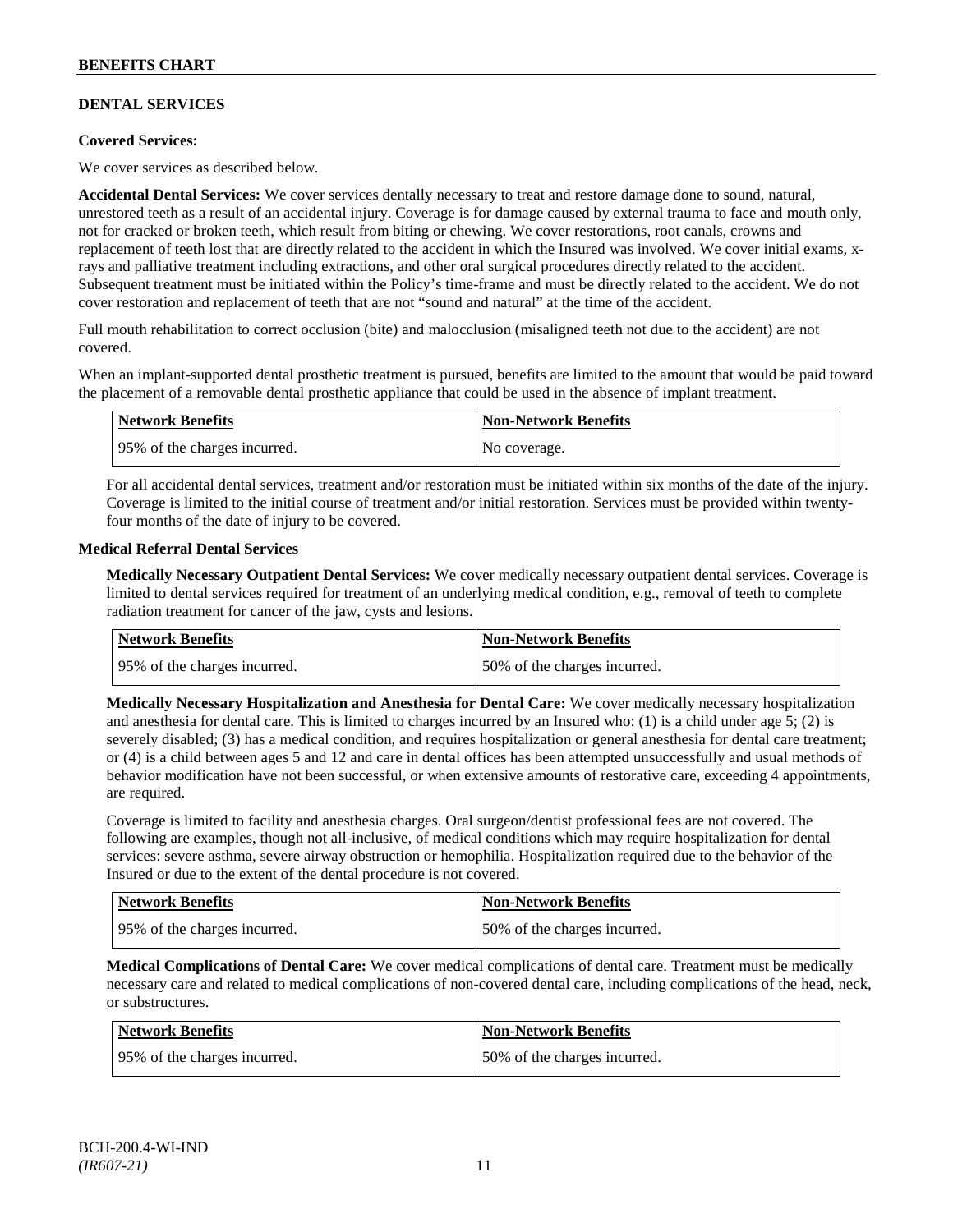**Oral Surgery:** We cover oral surgery. Coverage is limited to treatment of medical conditions requiring oral surgery, such as treatment of oral neoplasm, non-dental cysts, fracture of the jaw, trauma of the mouth and jaw, and any other oral surgery procedures provided as medically necessary dental services.

| Network Benefits             | <b>Non-Network Benefits</b>  |
|------------------------------|------------------------------|
| 95% of the charges incurred. | 50% of the charges incurred. |

**Treatment of Cleft Lip and Cleft Palate:** We cover treatment of cleft lip and cleft palate of a dependent child, including orthodontic treatment and oral surgery directly related to the cleft. Dental services which are not required for the treatment of cleft lip or cleft palate are not covered. If a dependent child covered under your Policy is also covered under a dental plan which includes orthodontic services, that dental plan shall be considered primary for the necessary orthodontic services. Oral appliances are subject to the same copayment, conditions and limitations as durable medical equipment.

|                                                                                                                                                                                                                                                                                                         | <b>Network Benefits</b>                         | <b>Non-Network Benefits</b>                         |
|---------------------------------------------------------------------------------------------------------------------------------------------------------------------------------------------------------------------------------------------------------------------------------------------------------|-------------------------------------------------|-----------------------------------------------------|
| Benefits, depending on type of service provided, such<br>Benefits, depending on type of service provided, such<br>as Office Visits for Illness or Injury, Inpatient or<br>as Office Visits for Illness or Injury, Inpatient or<br>Outpatient Hospital Services.<br><b>Outpatient Hospital Services.</b> | Coverage level is same as corresponding Network | Coverage level is same as corresponding Non-Network |

**Treatment of Temporomandibular Disorder (TMD) and Craniomandibular Disorder (CMD):** We cover diagnostic procedures, surgical treatment and non-surgical treatment (including intraoral splint therapy devices) for temporomandibular disorder (TMD) and craniomandibular disorder (CMD), which is medically necessary care. Dental services which are not required to directly treat TMD or CMD are not covered.

| <b>Network Benefits</b>      | <b>Non-Network Benefits</b>  |
|------------------------------|------------------------------|
| 95% of the charges incurred. | 50% of the charges incurred. |

# **Not Covered:**

- Dental treatment, procedures or services not listed in this Benefits Chart.
- Accident-related dental services if treatment is: (1) provided to teeth which are not sound and natural; (2) to teeth which have been restored; (3) initiated beyond six months from the date of the injury; (4) received beyond the initial treatment or restoration; or (5) received beyond twenty-four months from the date of injury.
- Accident-related dental services by a Non-Network provider.
- Oral surgery to remove wisdom teeth.
- Orthognathic treatment or procedures and all related services.
- See "Services Not Covered" in your Policy.

# **DIAGNOSTIC IMAGING SERVICES**

# **Covered Services:**

We cover diagnostic imaging, when ordered by a provider and provided in a clinic or outpatient hospital facility.

For Network Benefits, non-emergent, scheduled outpatient Magnetic Resonance Imaging (MRI) and Computed Tomography (CT) must be provided at a designated facility. Your physician or facility will obtain or verify prior authorization for these services, as needed.

We cover services provided in a clinic or outpatient hospital facility. To see the benefit level for inpatient hospital or skilled nursing facility services, see benefits under Inpatient Hospital and Skilled Nursing Facility Services.

# **Outpatient Magnetic Resonance Imaging (MRI) and Computed Tomography (CT)**

| <b>Network Benefits</b>      | <b>Non-Network Benefits</b>  |
|------------------------------|------------------------------|
| 95% of the charges incurred. | 50% of the charges incurred. |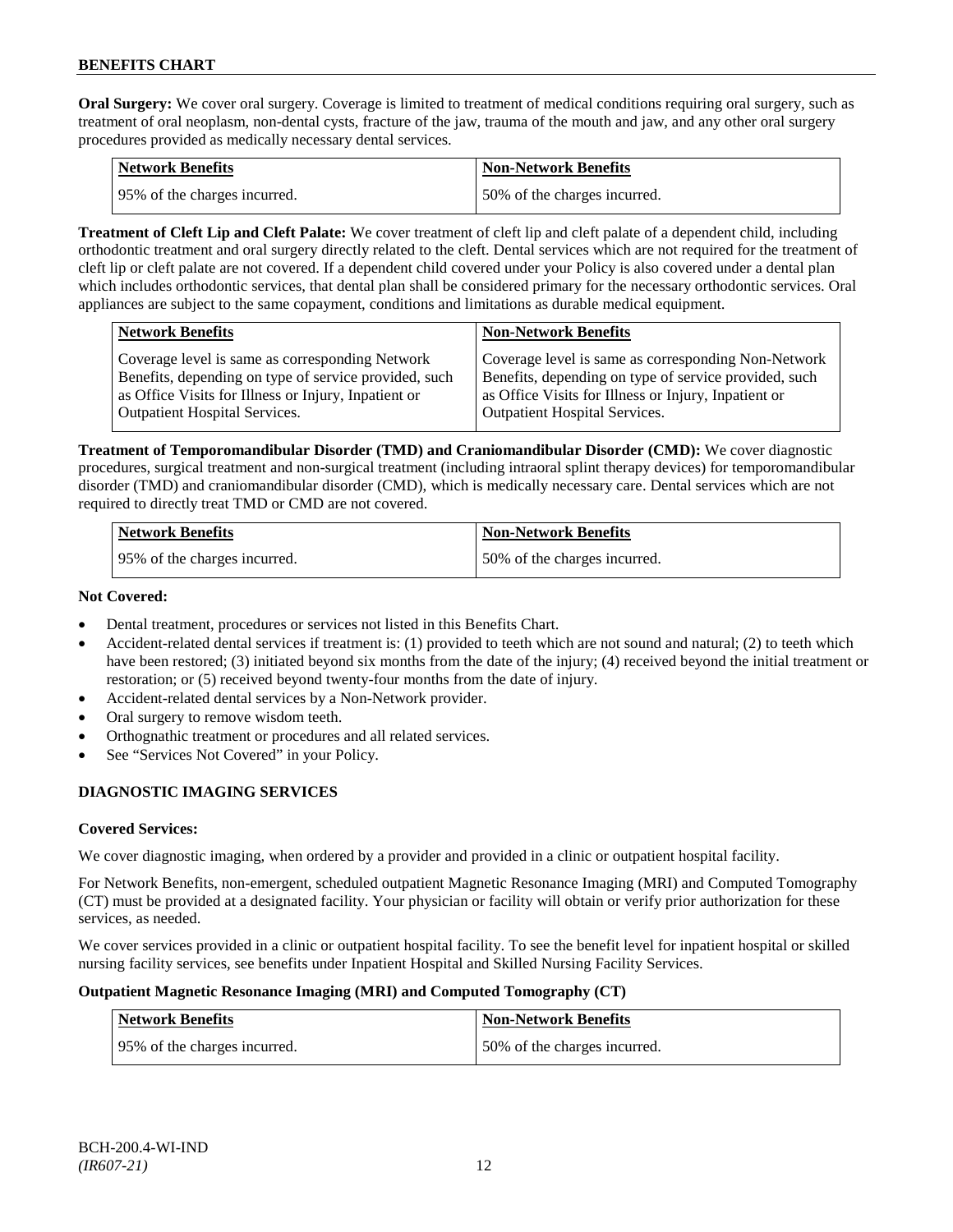#### **All Other Outpatient Diagnostic Imaging Services**

#### **Services for Illness or Injury**

| Network Benefits             | <b>Non-Network Benefits</b>  |
|------------------------------|------------------------------|
| 95% of the charges incurred. | 50% of the charges incurred. |

#### **Preventive Services (MRI/CT procedures are not considered preventive)**

Diagnostic imaging services associated with preventive services are covered at the benefit level shown in the "Preventive Services" section of this Benefits Chart.

#### **Not Covered:**

See "Services Not Covered" in your Policy.

# **DURABLE MEDICAL EQUIPMENT, PROSTHETICS, ORTHOTICS AND SUPPLIES**

### **Covered Services:**

We cover equipment and services, as described below.

We cover durable medical equipment and services, prosthetics, orthotics, and supplies, subject to the limitations below, including certain disposable supplies, enteral feedings and the following diabetic supplies and equipment: glucose monitors, insulin pumps limited to the purchase of one pump per year, syringes, blood and urine test strips and other diabetic supplies as deemed medically appropriate and necessary, for Insureds with gestational, Type I or Type II diabetes.

We cover external hearing aids, cochlear implants, and related treatment prescribed by a physician or by a licensed audiologist for Insureds under 18 years of age who have hearing loss.

We also cover basic hearing aids for Insureds age 18 or older for the correction of a hearing impairment.

Osseointegrated or bone-anchored hearing aids are only covered for Insureds who have hearing loss that is not correctable by any other procedure.

Hearing aids are limited to one basic, standard hearing aid for each ear every three years.

A basic hearing aid is defined as a hearing device that consists of a microphone, amplifier, volume control, battery and receiver. It does not include upgrades above and beyond the functionality of a basic hearing aid, including, but not limited to, hearing improvements for group settings, background noise, Bluetooth/remote control functionality, or extended warranties. Charges for upgrades above the cost of a basic, standard hearing aid are not covered.

| <b>Network Benefits</b>       | <b>Non-Network Benefits</b>  |
|-------------------------------|------------------------------|
| 195% of the charges incurred. | 50% of the charges incurred. |

#### **Special Dietary Treatment for Phenylketonuria (PKU) if it meets our medical coverage criteria**

| <b>Network Benefits</b>      | <b>Non-Network Benefits</b>  |
|------------------------------|------------------------------|
| 95% of the charges incurred. | 50% of the charges incurred. |

#### **Oral Amino Acid Based Elemental Formula if it meets our medical coverage criteria**

| <b>Network Benefits</b>      | Non-Network Benefits          |
|------------------------------|-------------------------------|
| 95% of the charges incurred. | 150% of the charges incurred. |

### **Limitations:**

Coverage of durable medical equipment is limited by the following.

- No more than a 90-day supply of diabetic supplies are covered and dispensed at a time.
- Payment will not exceed the cost of an alternate piece of equipment or service that is effective and medically necessary.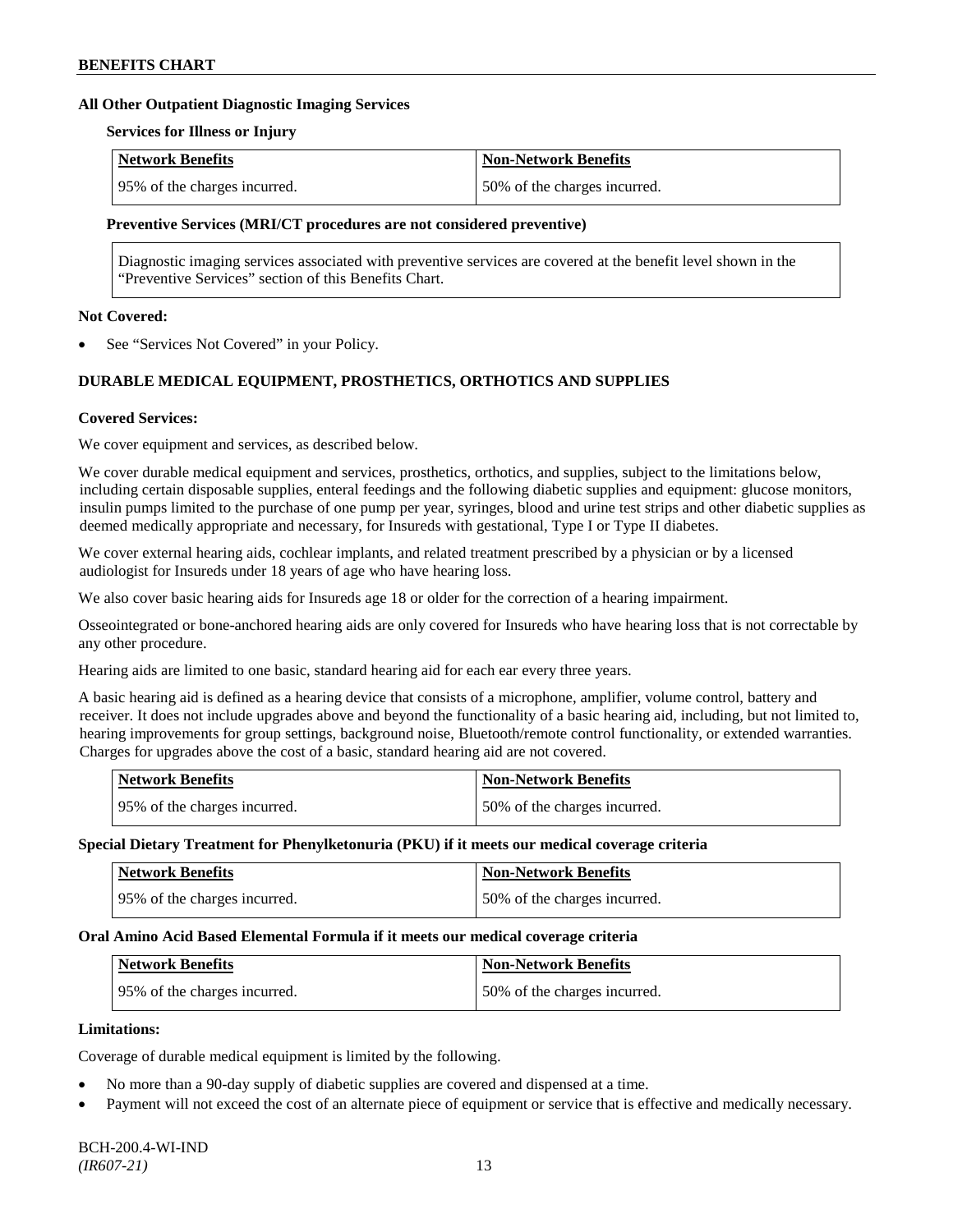- For prosthetic benefits, other than oral appliances for cleft lip and cleft palate, payment will not exceed the cost of an alternate piece of equipment or service that is effective, medically necessary and enables Insureds to conduct standard activities of daily living.
- We reserve the right to determine if an item will be approved for rental vs. purchase.
- We require that certain diabetic supplies and equipment be purchased at a pharmacy.
- Diabetic supplies and equipment are limited to certain models and brands.
- Durable medical equipment and supplies must be obtained from or repaired by approved vendors.
- Covered services and supplies are based on established medical policies which are subject to periodic review and modification by the medical directors. Our medical policy for diabetic supplies includes information on our required models and brands. These medical policies (medical coverage criteria) are available by calling Member Services, or logging on to your "*my*HealthPartners" account at [healthpartners.com.](http://www.healthpartners.com/)

# **Not Covered:**

Items which are not eligible for coverage include, but are not limited to:

- Replacement or repair of any covered items, if the items are (i) damaged or destroyed by misuse, abuse or carelessness, (ii) lost; or (iii) stolen.
- Duplicate or similar items.
- Labor and related charges for repair of any covered items which are more than the cost of replacement by an approved vendor.
- Sales tax, mailing, delivery charges, service call charges.
- Items which are primarily educational in nature or for hygiene, vocation, comfort, convenience or recreation.
- Communication aids or devices: equipment to create, replace or augment communication abilities including, but not limited to, speech processors, receivers, communication boards, or computer or electronic assisted communication.
- Implantable and osseointegrated or bone-anchored hearing aids and their fitting, except as specifically described in this Benefits Chart. This exclusion does not apply to cochlear implants.
- Eyeglasses, contact lenses and their fitting, measurement and adjustment, except as specifically described in this Benefits Chart.
- Hair prostheses (wigs).
- Household equipment which primarily has customary uses other than medical, such as, but not limited to, exercise cycles, air purifiers, central or unit air conditioners, water purifiers, non-allergenic pillows, mattresses or waterbeds.
- Household fixtures including, but not limited to, escalators or elevators, ramps, swimming pools and saunas.
- Modifications to the structure of the home including, but not limited to, wiring, plumbing or charges for installation of equipment.
- Vehicle, car or van modifications including, but not limited to, hand brakes, hydraulic lifts and car carrier.
- Rental equipment while owned equipment is being repaired by non-contracted vendors, beyond one month rental of medically necessary equipment.
- Other equipment and supplies, including, but not limited to assistive devices, that we determine are not eligible for coverage.
- See "Services Not Covered" in your Policy.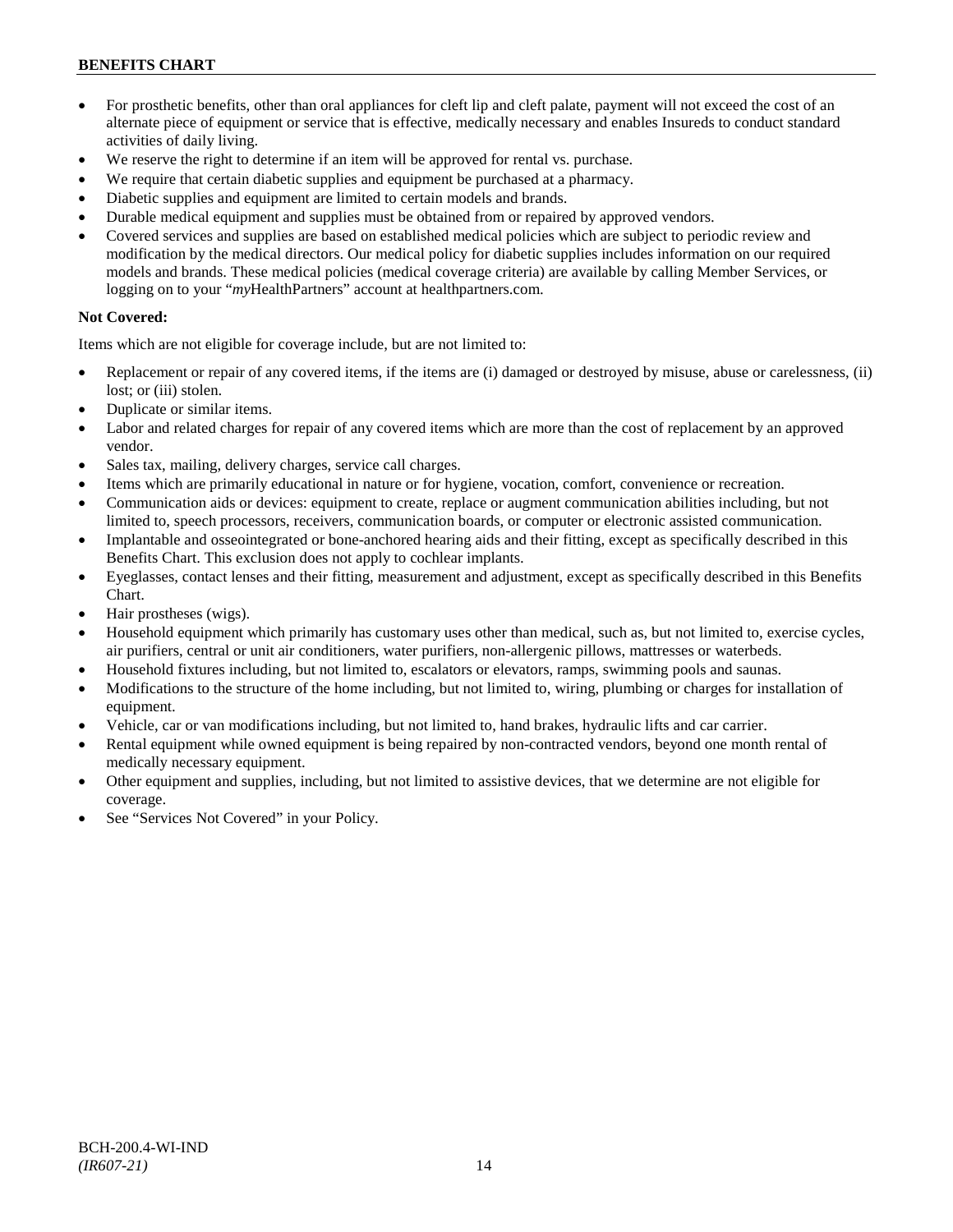# **EMERGENCY AND URGENTLY NEEDED CARE SERVICES**

### **Covered Services:**

We cover services for emergency care and urgently needed care if the services are otherwise eligible for coverage under your Policy.

**Urgently Needed Care.** These are services to treat an unforeseen illness or injury that:

- are required in order to prevent a serious deterioration in your health, and
- cannot be delayed until the next available clinic or office hours.

| Network Benefits                                                                                                                       | <b>Non-Network Benefits</b> |
|----------------------------------------------------------------------------------------------------------------------------------------|-----------------------------|
| 100% of the charges incurred, subject to a copayment of 150% of the charges incurred.<br>\$10 per visit.<br>Deductible does not apply. |                             |

**Emergency Care.** These are services to treat:

- the sudden, unexpected onset of illness or injury which, if left untreated or unattended until the next available clinic or office hours, would result in hospitalization, or
- a condition requiring professional health services immediately necessary to preserve life or stabilize health.

When reviewing claims for coverage of emergency services, our medical director will take into consideration a reasonable layperson's belief that the circumstances required immediate medical care that could not wait until the next working day or next available clinic appointment.

### **Emergency Care in a Hospital Emergency Room, including Professional Services of a Physician**

| Network Benefits              | <b>Non-Network Benefits</b> |
|-------------------------------|-----------------------------|
| 195% of the charges incurred. | See Network Benefits.       |

#### **Inpatient Emergency Care in a Hospital**

| <b>Network Benefits</b>      | <b>Non-Network Benefits</b> |
|------------------------------|-----------------------------|
| 95% of the charges incurred. | See Network Benefits.       |

### **Not Covered:**

See "Services Not Covered" in your Policy.

# **GENE THERAPY**

# **Covered Services:**

We cover gene therapy treatment that meets our current medical coverage criteria.

| <b>Network Benefits</b>                                                                                                                                                                                 | <b>Non-Network Benefits</b> |
|---------------------------------------------------------------------------------------------------------------------------------------------------------------------------------------------------------|-----------------------------|
| Coverage level is same as corresponding Network<br>Benefit, depending on type of service provided, such as<br>Office Visits for Illness or Injury, Inpatient or<br><b>Outpatient Hospital Services.</b> | No coverage.                |

### **Limitations:**

- Gene therapy must be provided by a designated provider.
- Specific types of gene therapy are limited to therapies and conditions specified in our medical coverage criteria.

# **Not Covered:**

See "Services Not Covered" in your Policy.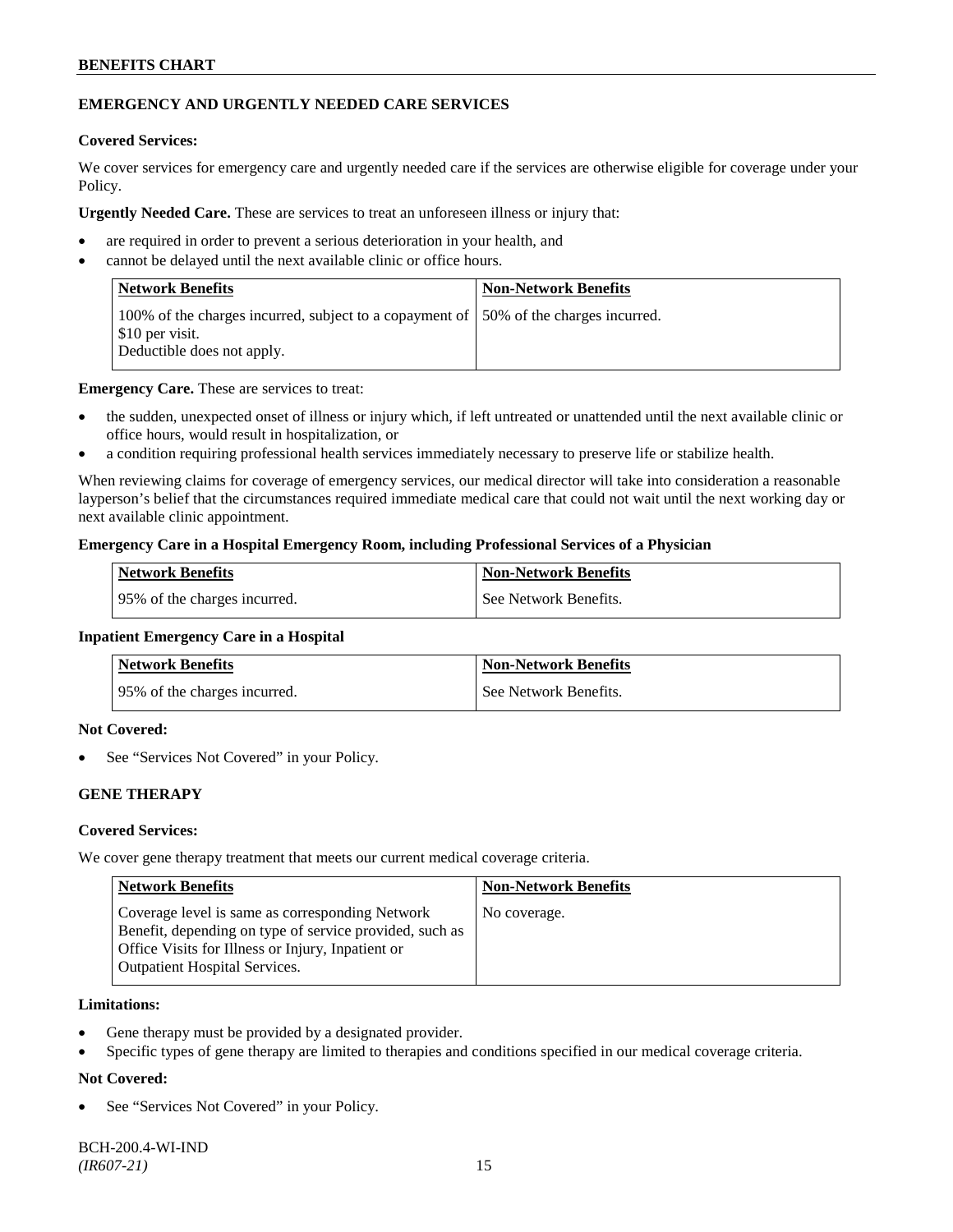# **HEALTH EDUCATION**

### **Covered Services:**

We cover education for preventive services and education for the management of chronic health problems (such as diabetes).

| Network Benefits                                            | <b>Non-Network Benefits</b>  |
|-------------------------------------------------------------|------------------------------|
| 100% of the charges incurred.<br>Deductible does not apply. | 50% of the charges incurred. |

### **Not Covered:**

See "Services Not Covered" in your Policy.

# **HOME-BASED HEALTH ASSESSMENT PROGRAM**

# **Covered Services:**

If you meet our criteria for coverage, you may qualify for our home-based comprehensive health risk assessment program. The program covers a health assessment with a designated nurse practitioner.

| <b>Network Benefits</b>                                     | <b>Non-Network Benefits</b> |
|-------------------------------------------------------------|-----------------------------|
| 100% of the charges incurred.<br>Deductible does not apply. | No coverage.                |

### **Not Covered:**

See "Services Not Covered" in your Policy.

# **HOME HEALTH SERVICES**

# **Covered Services:**

We cover skilled nursing services, physical therapy, occupational therapy, speech therapy, respiratory therapy and other therapeutic services, non-routine prenatal and routine postnatal well child visits (as described in our medical coverage criteria), phototherapy services for newborns, home health aide services and other eligible home health services when provided in your home, if you are homebound (i.e., unable to leave home without considerable effort due to a medical condition). Lack of transportation does not constitute homebound status. For phototherapy services for newborns and high risk prenatal services, supplies and equipment are included.

We cover total parenteral nutrition/intravenous ("TPN/IV") therapy, equipment, supplies and drugs in connection with IV therapy. IV line care kits are covered under Durable Medical Equipment.

We cover palliative care benefits. Palliative care includes symptom management, education and establishing goals of care. We waive the requirement that you be homebound for a limited number of home visits for palliative care (as shown in this Benefits Chart), if you have a life-threatening, non-curable condition which has a prognosis of survival of two years or less. Additional palliative care visits are eligible under the home health services benefit if you are homebound and meet all other requirements defined in this section.

You do not need to be homebound to receive total parenteral nutrition/intravenous ("TPN/IV") therapy.

Home health services are eligible and covered only when:

- medically necessary; and
- provided as rehabilitative care, terminal care or maternity care; and
- ordered by a physician, and included in the written home care plan.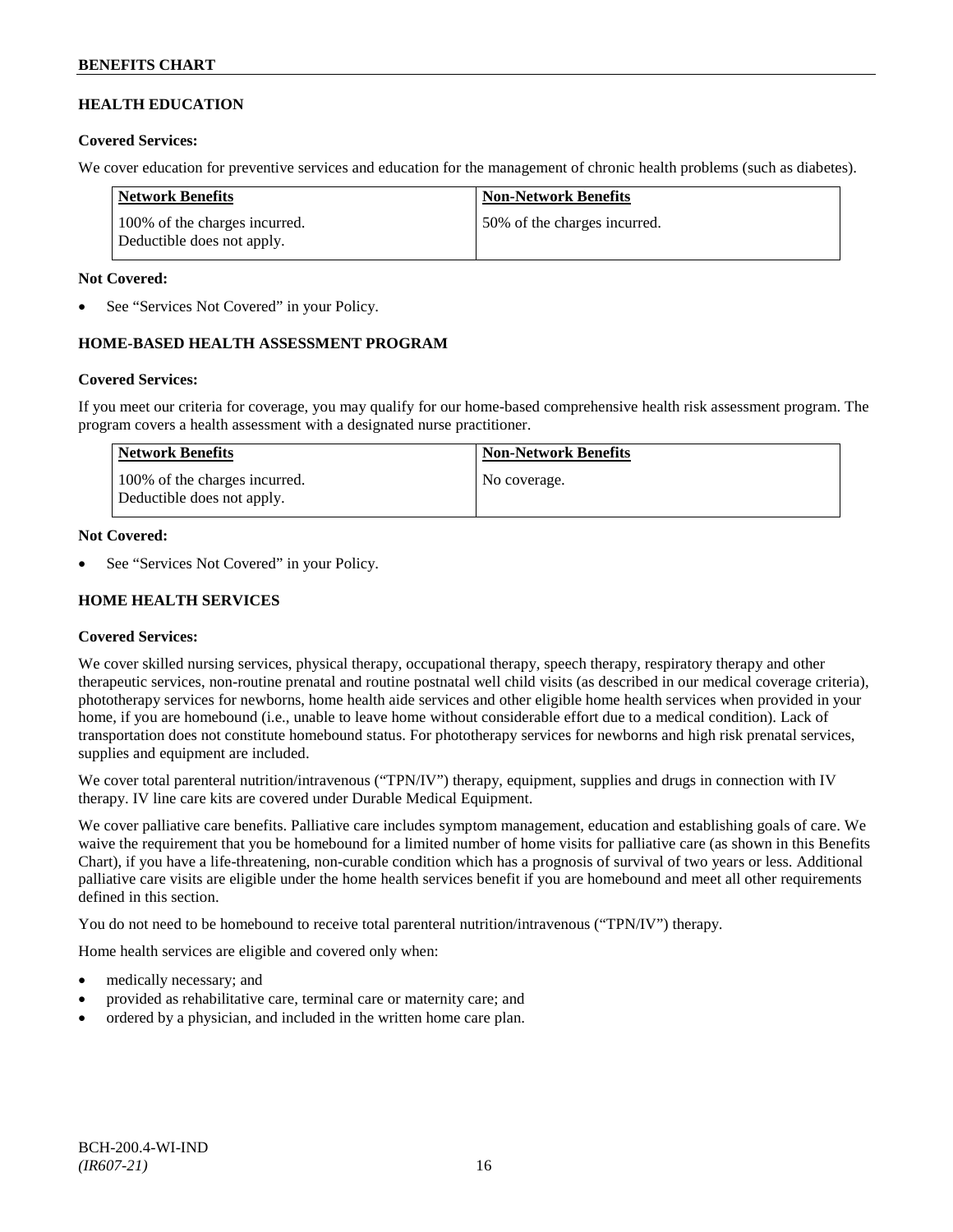**Physical therapy, occupational therapy, speech therapy, respiratory therapy, home health aide services and palliative Care**

### **Primary Care Providers**

| <b>Network Benefits</b>                                                                                    | <b>Non-Network Benefits</b> |
|------------------------------------------------------------------------------------------------------------|-----------------------------|
| 100% of the charges incurred, subject to your<br>copayment of \$5 per visit.<br>Deductible does not apply. | No coverage.                |

### **Specialty Care Providers**

| <b>Network Benefits</b>                                                                                     | <b>Non-Network Benefits</b> |
|-------------------------------------------------------------------------------------------------------------|-----------------------------|
| 100% of the charges incurred, subject to your<br>copayment of \$10 per visit.<br>Deductible does not apply. | No coverage.                |

If more than one home health visit occurs in a day, a separate copayment applies to each. For example, if an occupational therapist and a physical therapist visit a member in the same day, a separate copayment will be charged for each visit.

### **TPN/IV Therapy, Skilled Nursing Services, Non-Routine Prenatal/Postnatal Services and Phototherapy**

| Network Benefits                                            | <b>Non-Network Benefits</b> |
|-------------------------------------------------------------|-----------------------------|
| 100% of the charges incurred.<br>Deductible does not apply. | No coverage.                |

Each 24-hour visit (or shifts up to 24-hour visits) equals one visit and counts toward the Maximum visits for all other services shown below. Any visit that lasts less than 24 hours regardless of the length of the visit, will count as one visit toward the Maximum visits for all other services shown below. All visits must be medically necessary and benefit eligible.

#### **Routine Prenatal/Postnatal Services and Child Health Supervision Services**

| <b>Network Benefits</b>                                     | <b>Non-Network Benefits</b>  |
|-------------------------------------------------------------|------------------------------|
| 100% of the charges incurred.<br>Deductible does not apply. | 50% of the charges incurred. |

# **Maximum Visits for Palliative Care:**

| Network Benefits                                                                                                                               | <b>Non-Network Benefits</b> |
|------------------------------------------------------------------------------------------------------------------------------------------------|-----------------------------|
| If you are eligible to receive palliative care in the home<br>and you are not homebound, there is a maximum of 12<br>visits per calendar year. | No coverage.                |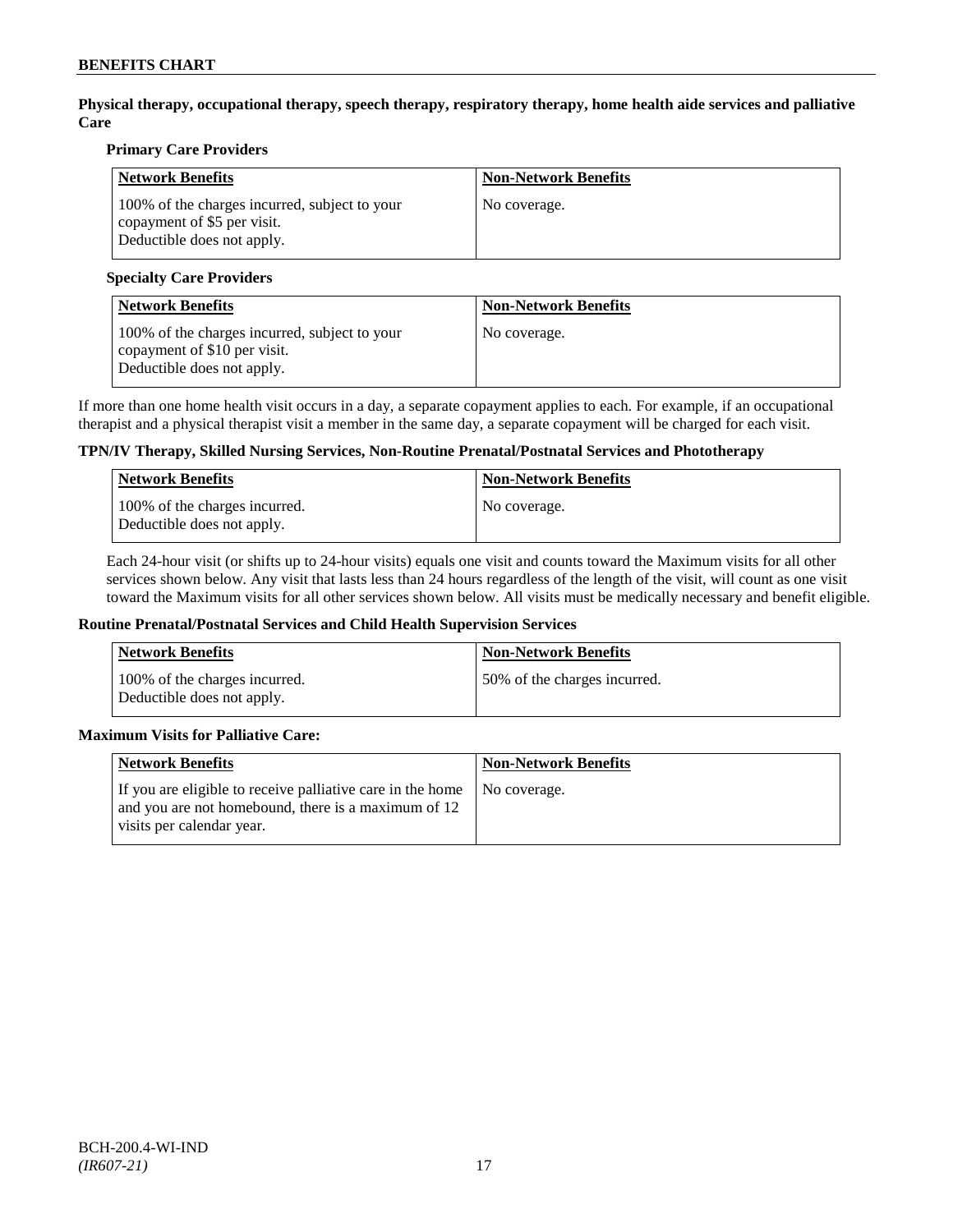# **Maximum Visits for All Services Other Than Palliative Care:**

| Network Benefits             | <b>Non-Network Benefits</b> |
|------------------------------|-----------------------------|
| 60 visits per calendar year. | No coverage.                |

The routine postnatal well child visits do not count toward the visit limit.

# **Limitations:**

- Home health services are not provided as a substitute for a primary caregiver in the home or as relief (respite) for a primary caregiver in the home. We will not reimburse family members or residents in your home for the above services.
- A service shall not be considered a skilled nursing service merely because it is performed by, or under the direct supervision of, a licensed nurse. Where a service (such as tracheotomy suctioning or ventilator monitoring) or like services, can be safely and effectively performed by a non-medical person (or self-administered), without the direct supervision of, a licensed nurse, the service shall not be regarded as a skilled nursing service, whether or not a skilled nurse actually provides the service. The unavailability of a competent person to provide a non-skilled service shall not make it a skilled service when a skilled nurse provides it. Only the skilled nursing component of so-called "blended" services (i.e. services which include skilled and non-skilled components) are covered under this Benefits Chart.

# **Not Covered:**

- Home Health Services by a Non-Network provider.
- Financial or legal counseling services.
- Housekeeping or meal services in your home.
- Private duty nursing services.
- Services provided by a family member or enrollee, or a resident in the enrollee's home.
- Vocational rehabilitation and recreational or educational therapy. Recreation therapy is therapy provided solely for the purpose of recreation, including, but not limited to: (a) requests for physical therapy or occupational therapy to improve athletic ability, and (b) braces or guards to prevent sports injuries.
- See "Services Not Covered" in your Policy.

# **HOME HOSPICE SERVICES**

#### **Applicable Definitions:**

**Part-time.** This is up to two hours of service per day, more than two hours is considered continuous care.

**Continuous Care.** This is from two to twelve hours of service per day provided by a registered nurse, licensed practical nurse, or home health aide, during a period of crisis in order to maintain a terminally ill patient at home.

**Appropriate Facility.** This is a nursing home, hospice residence, or other inpatient facility.

**Custodial Care Related to Hospice Services.** This means providing assistance in the activities of daily living and the care needed by a terminally ill patient which can be provided by primary caregiver (i.e., family member or friend) who is responsible for the patient's home care.

# **Covered Services:**

**Home Hospice Program:** We cover the services described below if you are terminally ill and accepted as a home hospice program participant. You must meet the eligibility requirements of the program, and elect to receive services through the home hospice program. The services will be provided in your home, with inpatient care available when medically necessary as described below. If you elect to receive hospice services, you do so in lieu of curative treatment for your terminal illness for the period you are enrolled in the home hospice program.

**Eligibility:** In order to be eligible to be enrolled in the home hospice program, you must: (1) be a terminally ill patient (prognosis of six months or less); (2) have chosen a palliative treatment focus (i.e., emphasizing comfort and supportive services rather than treatment attempting to cure the disease or condition); and (3) continue to meet the terminally ill prognosis as reviewed by our medical director or his or her designee over the course of care. You may withdraw from the home hospice program at any time.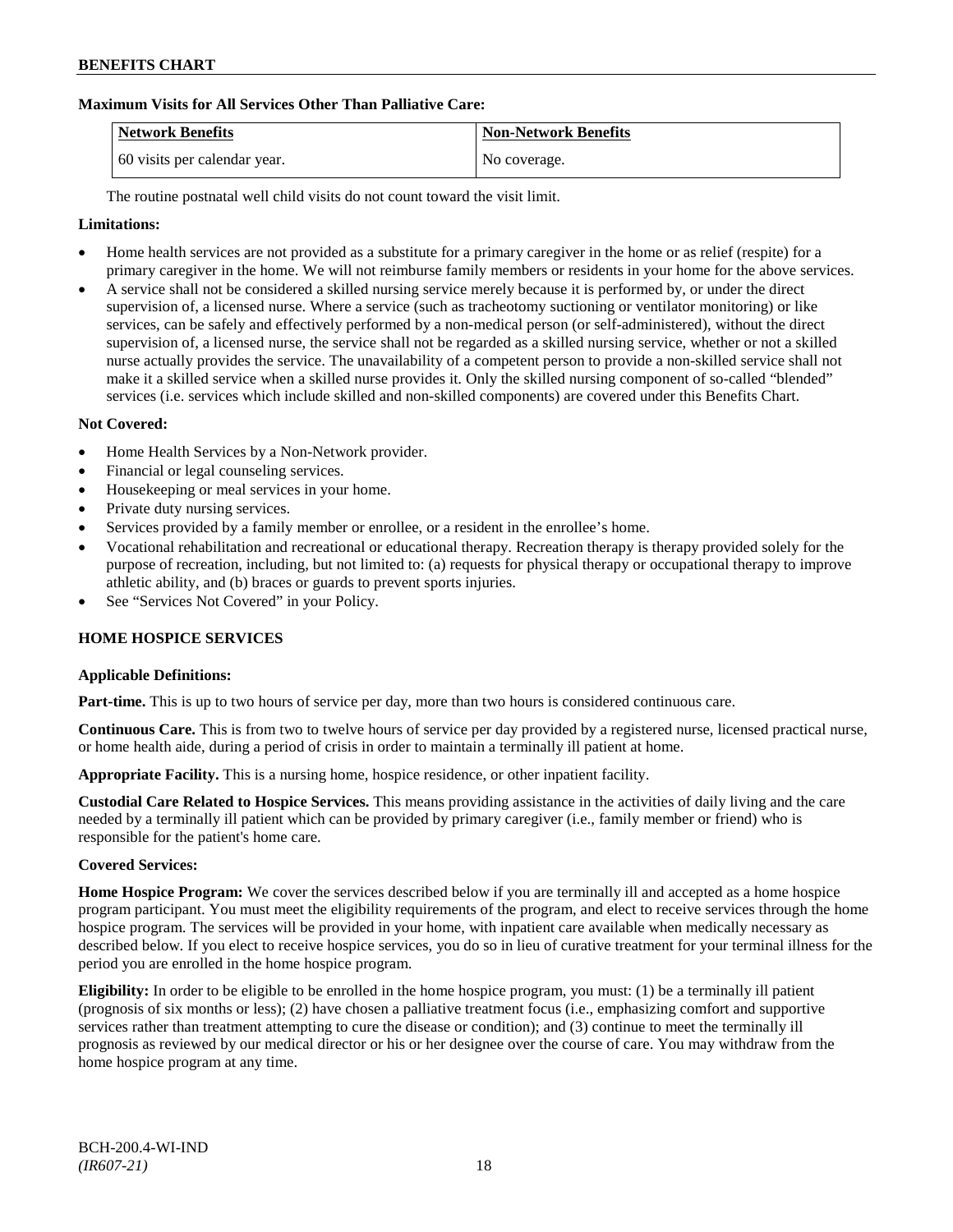**Eligible Services:** Hospice services include the following services provided in accordance with an approved hospice treatment plan:

- Home Health Services:
	- o Part-time care provided in your home by an interdisciplinary hospice team (which may include a physician, nurse, social worker, and spiritual counselor) and medically necessary home health services are covered.
	- o One or more periods of continuous care in your home or in a setting which provides day care for pain or symptom management, when medically necessary, will be covered.
- Inpatient Services: We cover medically necessary inpatient services.
- Other Services:
	- o Respite care is covered for care in your home or in an appropriate facility, to give your primary caregivers (i.e., family members or friends) rest and/or relief when necessary in order to maintain a terminally ill patient at home*.*
	- o Medically necessary medications for pain and symptom management.
	- o Semi-electric hospital beds and other durable medical equipment are covered.
	- o Emergency and non-emergency care is covered.

| <b>Network Benefits</b>       | <b>Non-Network Benefits</b> |
|-------------------------------|-----------------------------|
| 195% of the charges incurred. | No coverage.                |

Respite care is limited to 5 days per episode, and respite care and continuous care combined are limited to 30 days.

### **Not Covered:**

- Home Hospice Services by a Non-Network provider.
- Financial or legal counseling services.
- Housekeeping or meal services in your home.
- Custodial or maintenance care related to hospice services, whether provided in the home or in a nursing home.
- Any service not specifically described as covered services under this home hospice services benefits.
- Any services provided by members of your family or residents in your home.
- See "Services Not Covered" in your Policy.

# **HOSPITAL AND SKILLED NURSING FACILITY SERVICES**

#### **Covered Services:**

We cover services as described below.

### **Medical or Surgical Hospital Services**

**Inpatient Hospital Services:** We cover the following medical or surgical services, for the treatment of acute illness or injury, which require the level of care only provided in an acute care facility. These services must be authorized by a physician.

Inpatient hospital services include: room and board; the use of operating or maternity delivery rooms; intensive care facilities; newborn nursery facilities; general nursing care, anesthesia, laboratory and diagnostic imaging services, radiation therapy, physical therapy, prescription drugs or other medications administered during treatment, blood and blood products (unless replaced), and blood derivatives, and other diagnostic or treatment related hospital services; physician and other professional medical and surgical services provided while in the hospital, including gender reassignment surgery that meets medical coverage criteria.

We cover, following a vaginal delivery, a minimum of 48 hours of inpatient care for the mother and newborn child. We cover, following a caesarean section delivery, a minimum of 96 hours of inpatient care for the mother and newborn child.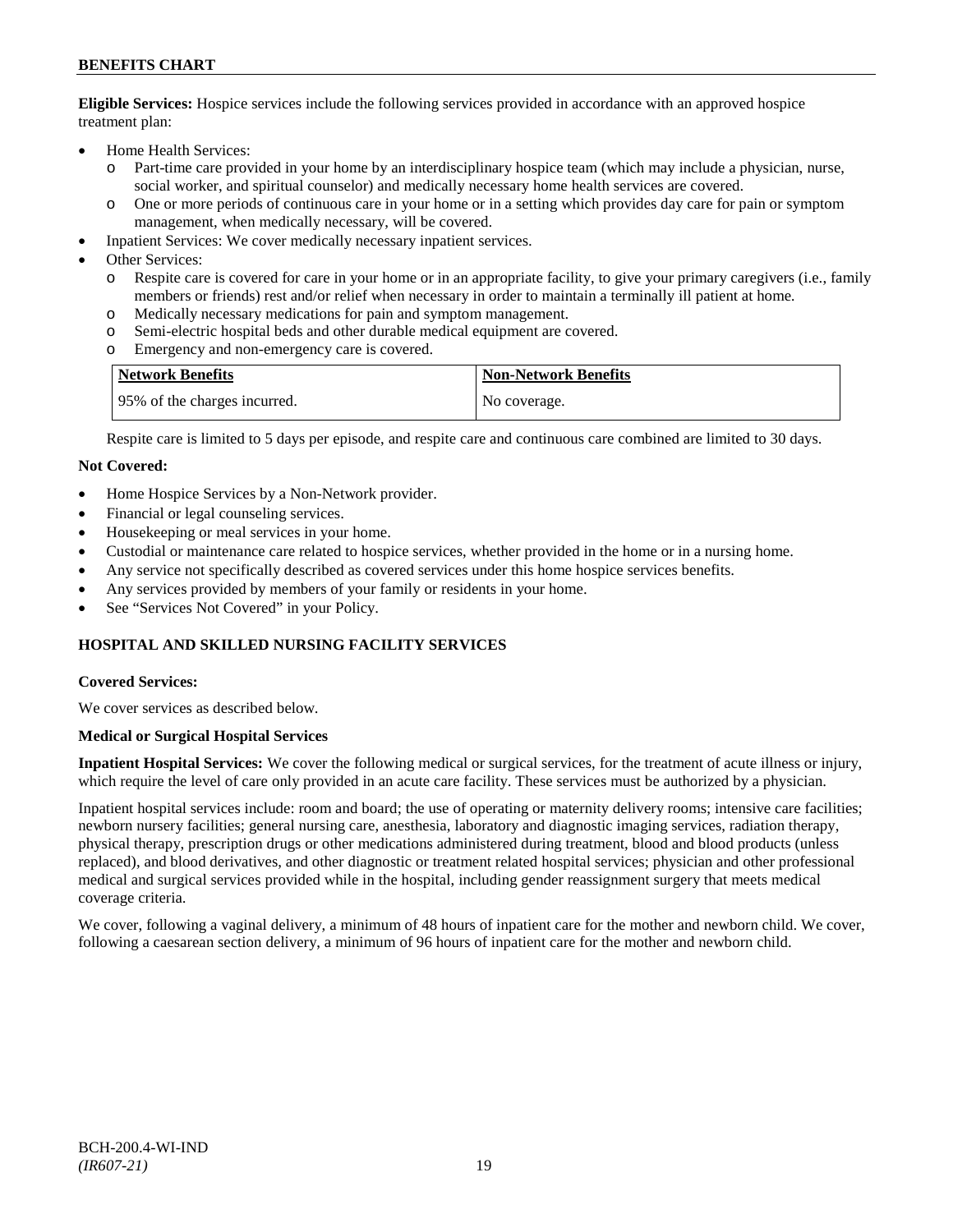Health insurance issuers generally may not, under Federal law, restrict benefits for any hospital length of stay in connection with childbirth for the mother of newborn child to less than 48 hours following a vaginal delivery, or less than 96 hours following a caesarean section. However, Federal law generally does not prohibit the mother's or newborn's attending provider, after consulting with the mother, from discharging the mother or her newborn earlier than 48 hours (or 96 hours as applicable). In any case plans and issuers may not, under Federal law, require that a provider obtain authorization from the plan or the insurance issuer for prescribing a length of stay not in excess of 48 hours (or 96 hours).

| <b>Network Benefits</b>      | <b>Non-Network Benefits</b>  |
|------------------------------|------------------------------|
| 95% of the charges incurred. | 50% of the charges incurred. |

Each Insured's admission or confinement, including that of a newborn child, is separate and distinct from the admission or confinement of any other Insured.

**Outpatient Hospital, Ambulatory Care or Surgical Facility Services:** We cover the following medical and surgical services, for diagnosis or treatment of illness or injury on an outpatient basis. These services must be authorized by a physician.

Outpatient services include: use of operating rooms, maternity delivery rooms or other outpatient departments, rooms or facilities; and the following outpatient services: general nursing care, anesthesia, laboratory and diagnostic imaging services, radiation therapy, physical therapy, drugs administered during treatment, blood and blood products (unless replaced), and blood derivatives, and other diagnostic or treatment related outpatient services; physician and other professional medical and surgical services provided while an outpatient, including colonoscopies (starting at age 50, or under age 50 for people at high risk of colorectal cancer), and gender reassignment surgery that meets medical coverage criteria.

For Network Benefits, non-emergent, scheduled outpatient Magnetic Resonance Imaging (MRI) and Computed Tomography (CT) must be provided at a designated facility. Your physician or facility will obtain or verify prior authorization for these services, as needed.

To see the benefit level for diagnostic imaging services, laboratory services and physical therapy, see benefits under Diagnostic Imaging Services, Laboratory Services and Physical Therapy in this Benefits Chart.

| <b>Network Benefits</b>      | <b>Non-Network Benefits</b>  |
|------------------------------|------------------------------|
| 95% of the charges incurred. | 50% of the charges incurred. |

**Skilled Nursing Facility Care:** We cover room and board, daily skilled nursing and related ancillary services for post-acute treatment and rehabilitative care of illness or injury that meets medical coverage criteria.

| <b>Network Benefits</b>                      | <b>Non-Network Benefits</b>                  |
|----------------------------------------------|----------------------------------------------|
| 95% of the charges incurred.                 | 50% of the charges incurred.                 |
| Limited to a 30 day maximum per confinement. | Limited to a 30 day maximum per confinement. |

Each day of services provided under the Network Benefits and Non-Network Benefits, combined, applies toward the maximum shown above.

# **Not Covered:**

- Services for items for personal convenience, such as television rental, are not covered.
- See "Services Not Covered" in your Policy.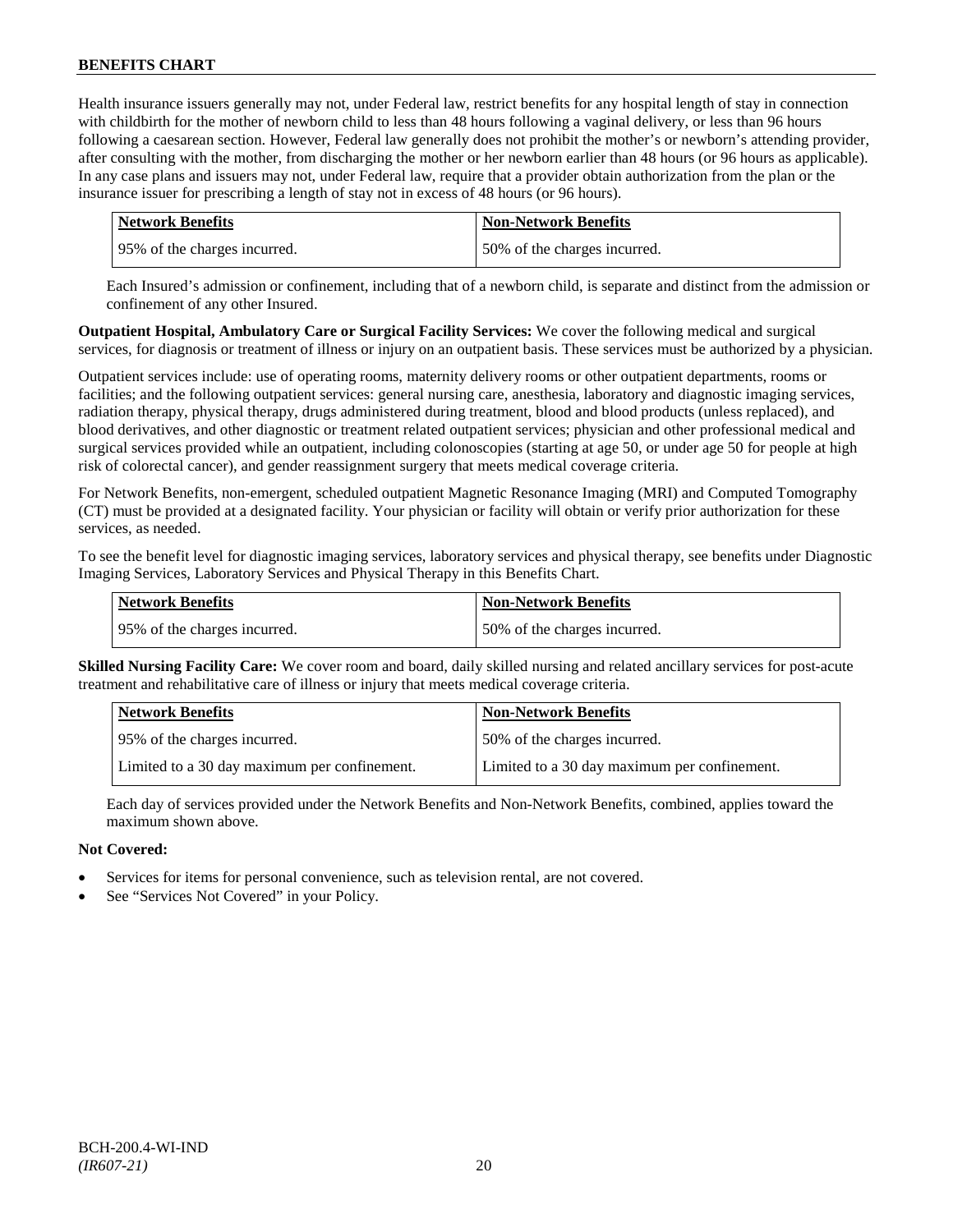# **INFERTILITY SERVICES**

### **Covered Services:**

We cover the diagnosis of infertility. These services include diagnostic procedures and tests provided in connection with an infertility evaluation, office visits and consultations to diagnose infertility.

| <b>Network Benefits</b>                                                                                                                | <b>Non-Network Benefits</b> |
|----------------------------------------------------------------------------------------------------------------------------------------|-----------------------------|
| 100% of the charges incurred, subject to a copayment of 150% of the charges incurred.<br>\$10 per visit.<br>Deductible does not apply. |                             |

Coverage is limited to office visits and consultations to diagnose infertility. Treatment is not covered.

### **Not Covered:**

- Treatment of infertility, including, but not limited to, office visits, laboratory, diagnostic imaging services, and drugs for the treatment of infertility; assisted reproduction, including, but not limited to gamete intrafallopian tube transfer (GIFT), zygote intrafallopian tube transfer (ZIFT), intracytoplasmic sperm injection (ICSI), and/or in-vitro fertilization (IVF), and all charges associated with such procedures; reversal of sterilization; artificial insemination; and sperm, ova or embryo acquisition, retrieval or storage; however, we do cover office visits and consultations to diagnose infertility.
- Services related to the establishment of surrogate pregnancy and fees for a surrogate.
- See "Services Not Covered" in your Policy.

# **LABORATORY SERVICES**

### **Covered Services:**

We cover laboratory tests when ordered by a provider and provided in a clinic or outpatient hospital facility. This includes blood tests to detect lead exposure in children between the ages of 6 months and 72 months.

To see the benefit level for inpatient hospital or skilled nursing facility services, see benefits under Inpatient Hospital and Skilled Nursing Facility Services in this Benefits Chart.

**Prostate-Specific Antigen (PSA) Test Coverage.** We cover prostate cancer screening for men 40 years of age or over who are symptomatic or in a high-risk category and for all men 50 years of age or older. Coverage includes prostate-specific antigen blood test and digital rectal examination.

| Network Benefits                                            | <b>Non-Network Benefits</b>  |
|-------------------------------------------------------------|------------------------------|
| 100% of the charges incurred.<br>Deductible does not apply. | 50% of the charges incurred. |

#### **All other laboratory services**

#### **Services for Illness or Injury**

| <b>Network Benefits</b>                                     | <b>Non-Network Benefits</b>  |
|-------------------------------------------------------------|------------------------------|
| 100% of the charges incurred.<br>Deductible does not apply. | 50% of the charges incurred. |

# **Preventive Services**

Laboratory services associated with preventive services are covered at the benefit level shown in the "Preventive Services" section of this Benefits Chart.

#### **Not Covered:**

See "Services Not Covered" in your Policy.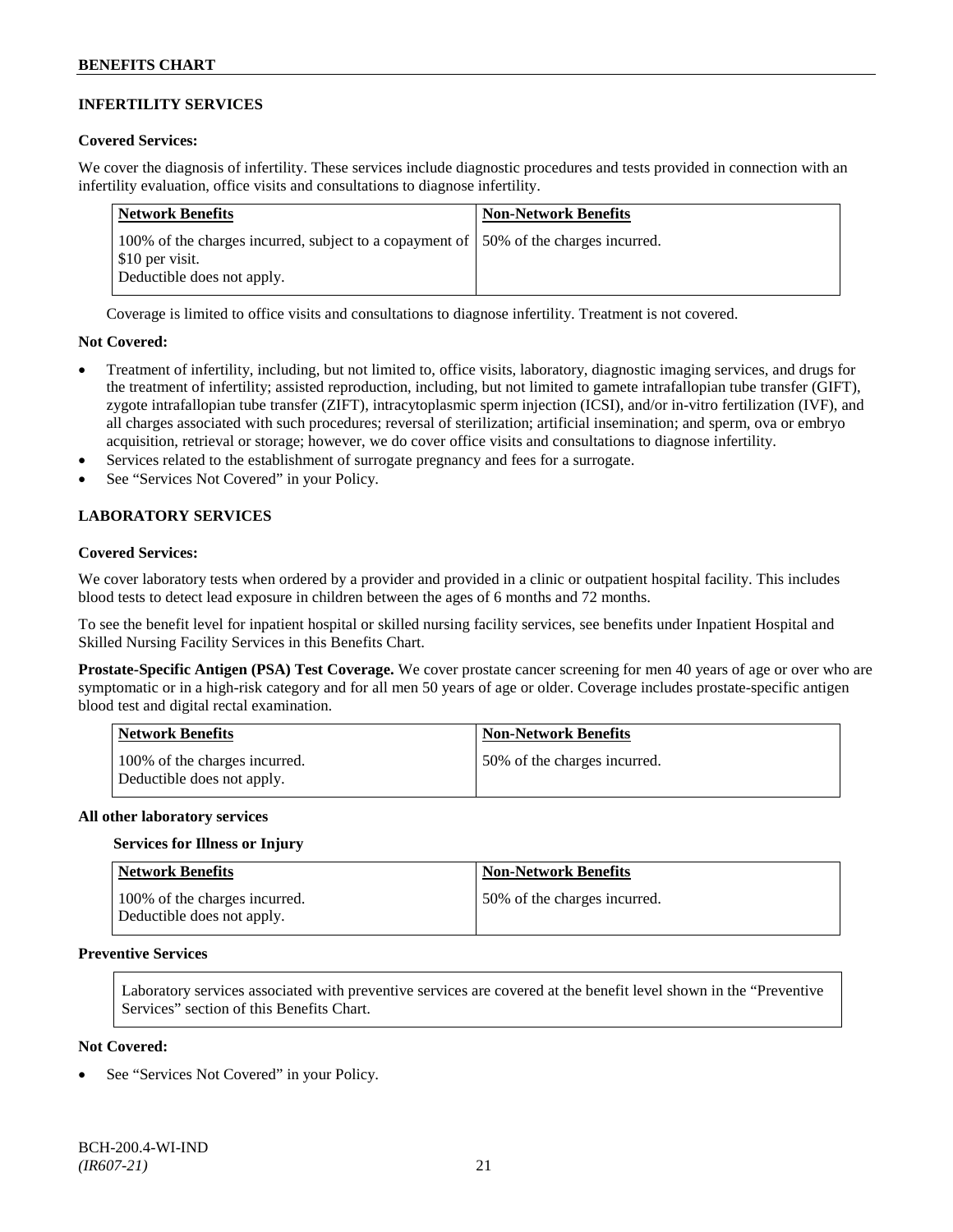# **MASTECTOMY RECONSTRUCTION BENEFIT**

# **Covered Services:**

We cover reconstruction of the breast on which the mastectomy has been performed; surgery and reconstruction of the other breast to produce symmetrical appearance, and prostheses and physical complications of all stages of mastectomy, including lymphedemas.

| Coverage level is same as corresponding Non-Network<br>Coverage level is same as corresponding Network<br>Benefits, depending on type of service provided, such<br>Benefits, depending on type of service provided, such | <b>Network Benefits</b>                              | <b>Non-Network Benefits</b>                          |
|--------------------------------------------------------------------------------------------------------------------------------------------------------------------------------------------------------------------------|------------------------------------------------------|------------------------------------------------------|
| <b>Outpatient Hospital Services.</b><br><b>Outpatient Hospital Services.</b>                                                                                                                                             | as Office Visits for Illness or Injury, Inpatient or | as Office Visits for Illness or Injury, Inpatient or |

# **Not Covered:**

See "Services Not Covered" in your Policy.

# **MEDICATION THERAPY DISEASE MANAGEMENT PROGRAM**

# **Covered Services:**

If you meet our criteria for coverage, you may qualify for our Medication Therapy Disease Management Program.

The program covers consultations with a designated Network pharmacist.

Covered services are based on established medical policies, which are subject to periodic review and modification by the medical directors. These medical policies (medical coverage criteria) are available by calling Member Services, or logging on to your "*my*HealthPartners" account at [healthpartners.com.](http://www.healthpartners.com/)

| <b>Network Benefits</b>                                     | <b>Non-Network Benefits</b> |
|-------------------------------------------------------------|-----------------------------|
| 100% of the charges incurred.<br>Deductible does not apply. | No coverage.                |

# **Not Covered:**

See "Services Not Covered" in your Policy.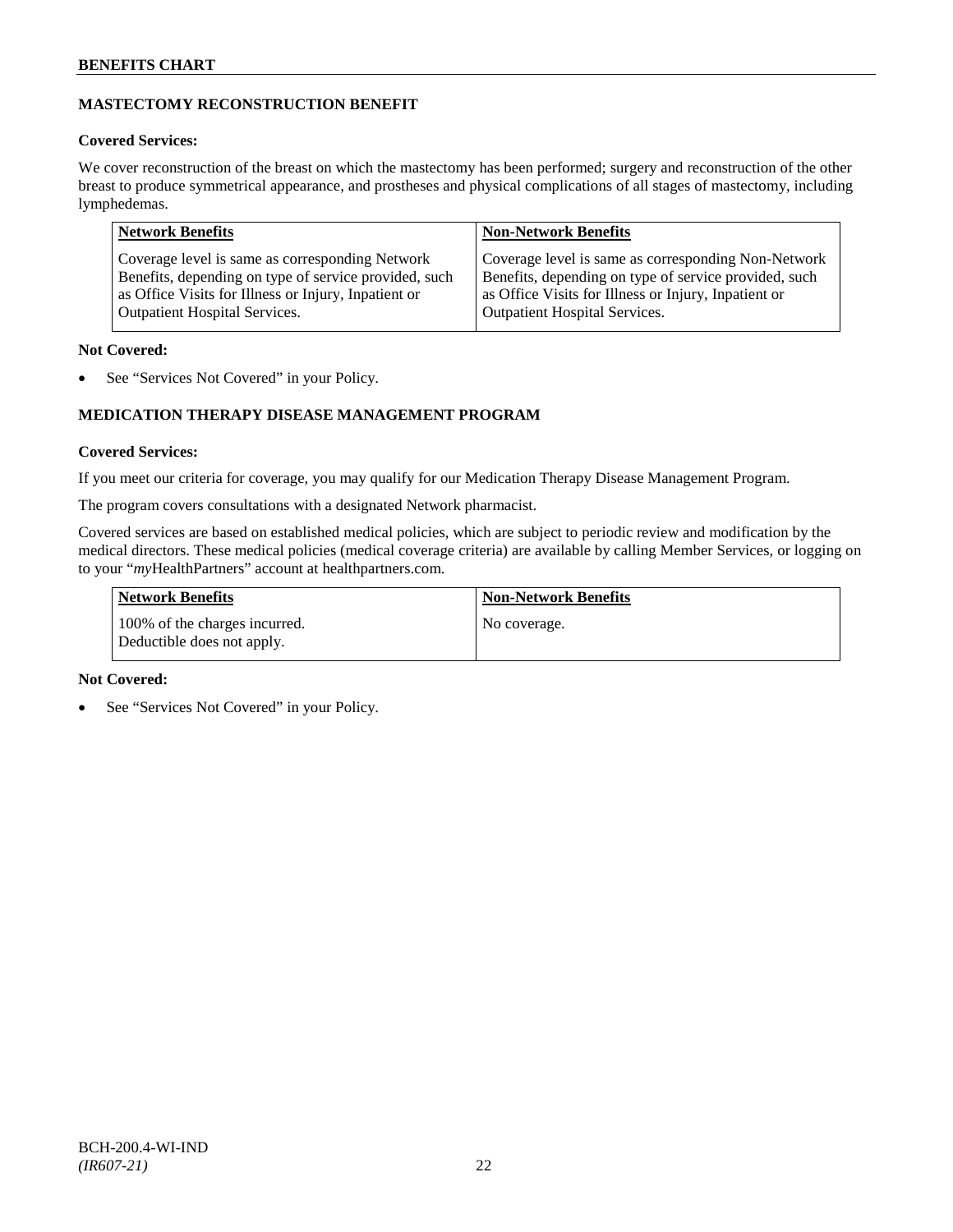# **OFFICE VISITS FOR ILLNESS OR INJURY**

### **Covered Services:**

We cover the following when medically necessary: professional medical and surgical services and related supplies, including biofeedback, of physicians and other health care providers; blood and blood products (unless replaced) and blood derivatives.

We cover diagnosis and treatment of illness or injury to the eyes. Where contact or eye glass lenses are prescribed as medically necessary for the post-operative treatment of cataracts or for the treatment of aphakia, or keratoconus, we cover the initial evaluation, lenses and fitting. Insureds must pay for lens replacement beyond the initial pair.

### **Office visits**

### **Primary Care Providers**

| <b>Network Benefits</b>                                                                                    | <b>Non-Network Benefits</b>  |
|------------------------------------------------------------------------------------------------------------|------------------------------|
| 100% of the charges incurred, subject to your<br>copayment of \$5 per visit.<br>Deductible does not apply. | 50% of the charges incurred. |

### **Specialty Care Providers**

| <b>Network Benefits</b>                                                                                     | <b>Non-Network Benefits</b>  |
|-------------------------------------------------------------------------------------------------------------|------------------------------|
| 100% of the charges incurred, subject to your<br>copayment of \$10 per visit.<br>Deductible does not apply. | 50% of the charges incurred. |

#### **Convenience Clinics**

| <b>Network Benefits</b>                                                                                                               | <b>Non-Network Benefits</b> |
|---------------------------------------------------------------------------------------------------------------------------------------|-----------------------------|
| 100% of the charges incurred, subject to a copayment of 150% of the charges incurred.<br>\$5 per visit.<br>Deductible does not apply. |                             |

# **Scheduled Telephone Visits**

| <b>Non-Network Benefits</b>                                                           |
|---------------------------------------------------------------------------------------|
| 100% of the charges incurred, subject to a copayment of 150% of the charges incurred. |
|                                                                                       |

#### **E-visits**

#### **Access to Online Care through virtuwell a[t virtuwell.com](http://www.virtuwell.com/)**

| <b>Network Benefits</b>                                     | <b>Non-Network Benefits</b> |
|-------------------------------------------------------------|-----------------------------|
| 100% of the charges incurred.<br>Deductible does not apply. | No coverage.                |

### **All Other E-visits**

| Network Benefits                                                                                                                      | <b>Non-Network Benefits</b> |
|---------------------------------------------------------------------------------------------------------------------------------------|-----------------------------|
| 100% of the charges incurred, subject to a copayment of 150% of the charges incurred.<br>\$5 per visit.<br>Deductible does not apply. |                             |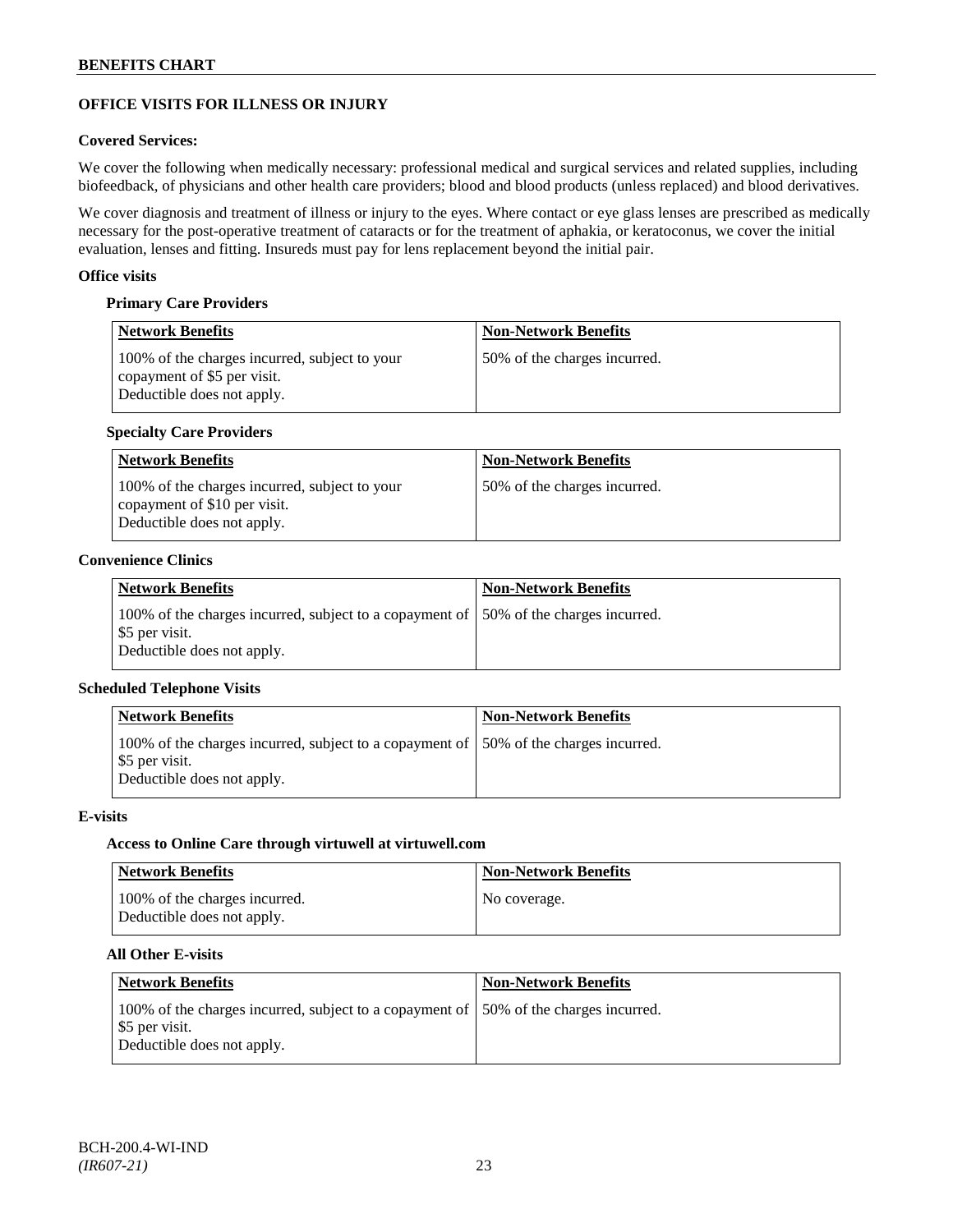# **Injections Administered in a Physician's Office, other than immunizations**

### **Allergy Injections**

| Network Benefits                                                                                                                                | <b>Non-Network Benefits</b> |
|-------------------------------------------------------------------------------------------------------------------------------------------------|-----------------------------|
| 100% of the charges incurred, subject to a copayment of 150% of the charges incurred.<br>\$2 per date of service.<br>Deductible does not apply. |                             |

# **All Other Injections**

| <b>Network Benefits</b>                                                                                                                         | <b>Non-Network Benefits</b> |
|-------------------------------------------------------------------------------------------------------------------------------------------------|-----------------------------|
| 100% of the charges incurred, subject to a copayment of 150% of the charges incurred.<br>\$2 per date of service.<br>Deductible does not apply. |                             |

### **Not Covered:**

- Court ordered treatment, except as described in this Benefits Chart. Any resulting court ordered treatment for mental health services will be subject to the Policy's requirement for medical necessity.
- See "Services Not Covered" in your Policy.

# **PEDIATRIC EYEWEAR**

# **Covered Services:**

We cover pediatric eyewear for children, subject to our medical coverage criteria. Coverage under this provision will continue until the end of the month in which the child turns age 19. We also cover low vision services. These medical policies (medical coverage criteria) are available by calling Member Services, or logging on to your "*my*HealthPartners" account at [healthpartners.com.](http://www.healthpartners.com/)

| Network Benefits             | <b>Non-Network Benefits</b> |
|------------------------------|-----------------------------|
| 95% of the charges incurred. | No coverage.                |

Limited to one pair of eyeglasses (lenses and frames), or one pair of contact lenses per calendar year.

# **Not Covered:**

- Replacement of eyeglasses or contact lenses due to loss or theft.
- Contact lenses for cosmetic purposes.
- See "Services Not Covered" in your Policy.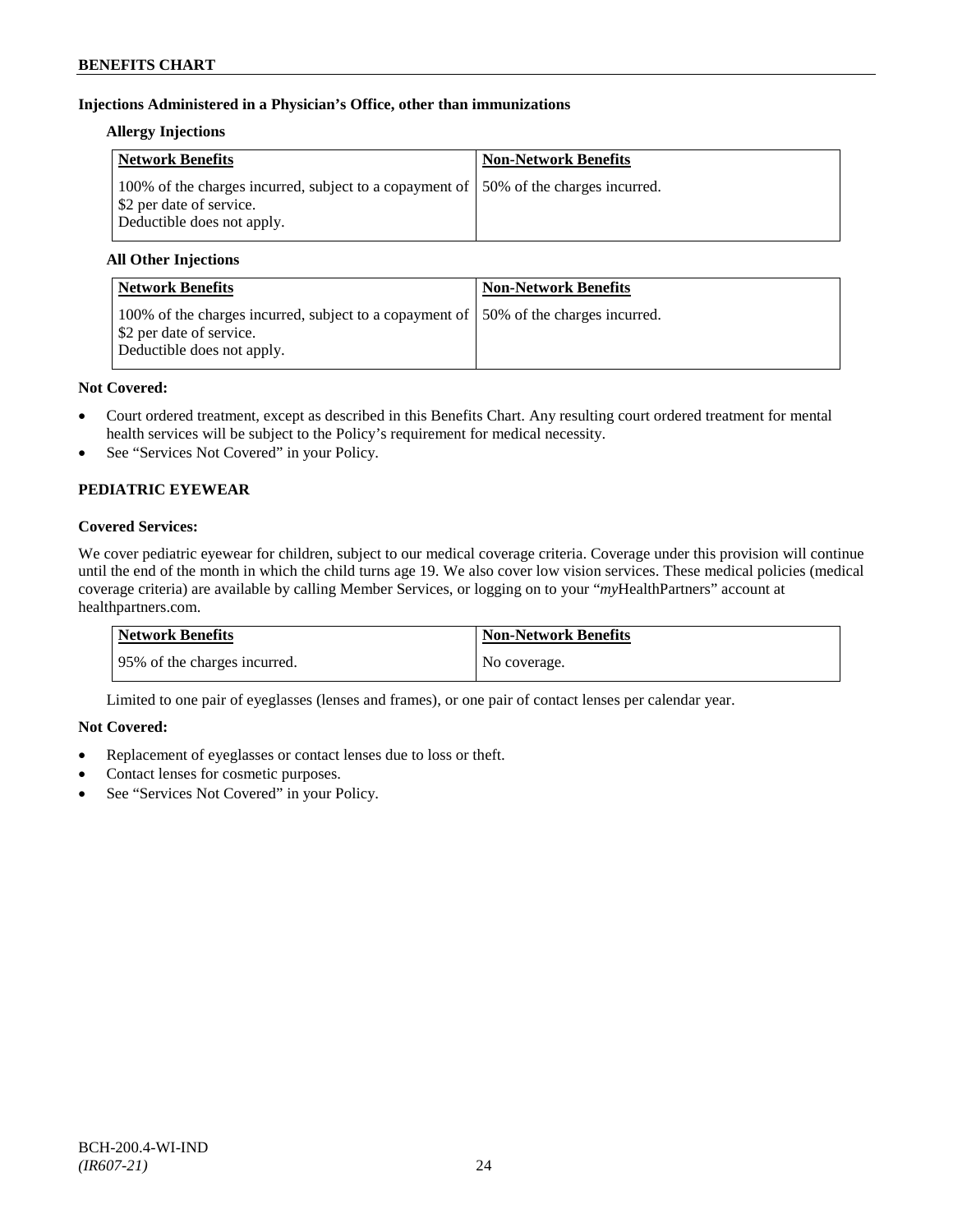# **PHYSICAL THERAPY, OCCUPATIONAL THERAPY, SPEECH THERAPY AND OTHER SPECIFIED THERAPIES**

# **Covered Services:**

We cover the following physical therapy, occupational therapy and speech therapy services:

- Medically necessary rehabilitative care to correct the effects of illness or injury.
- Habilitative services rendered for congenital, developmental or medical conditions which have significantly limited the successful initiation of normal speech and normal motor development.

Massage therapy which is performed in conjunction with other treatment/modalities by a physical or occupational therapist, is part of a prescribed treatment plan and is not billed separately is covered.

We cover services provided in a clinic. We also cover physical therapy provided in an outpatient hospital facility. To see the benefit level for inpatient hospital or skilled nursing facility services, see benefits under "Inpatient Hospital and Skilled Nursing Facility Services".

### **Rehabilitative Care**

### **Primary Care Providers**

| <b>Network Benefits</b>                                                                                                                                                                                     | <b>Non-Network Benefits</b>                                                                                                   |
|-------------------------------------------------------------------------------------------------------------------------------------------------------------------------------------------------------------|-------------------------------------------------------------------------------------------------------------------------------|
| 100% of the charges incurred, subject to your<br>copayment of \$5 per visit.<br>Deductible does not apply.<br>Physical, Occupational and Speech Therapy are limited<br>to 20 visits each per calendar year. | 50% of the charges incurred.<br>Physical, Occupational and Speech Therapy are limited<br>to 20 visits each per calendar year. |

# **Specialty Care Providers**

| <b>Network Benefits</b>                                                                                                                                                                                      | <b>Non-Network Benefits</b>                                                                                                   |
|--------------------------------------------------------------------------------------------------------------------------------------------------------------------------------------------------------------|-------------------------------------------------------------------------------------------------------------------------------|
| 100% of the charges incurred, subject to your<br>copayment of \$10 per visit.<br>Deductible does not apply.<br>Physical, Occupational and Speech Therapy are limited<br>to 20 visits each per calendar year. | 50% of the charges incurred.<br>Physical, Occupational and Speech Therapy are limited<br>to 20 visits each per calendar year. |

In addition to the services provided above, we cover a minimum of:

20 visits per calendar year for pulmonary rehabilitation therapy,

36 visits per calendar year for cardiac rehabilitation therapy,

30 visits per calendar year for post-cochlear implant aural therapy,

20 visits per calendar year for cognitive rehabilitation therapy.

Visit limits by a Primary Care Provider and/or Specialty Care Providers are combined. The maximum number of visits are combined for Network Benefits and Non-Network Benefits.

# **Habilitative Care**

# **Primary Care Providers**

| <b>Network Benefits</b>                                                                                                                                                                                     | <b>Non-Network Benefits</b>                                                                                                   |
|-------------------------------------------------------------------------------------------------------------------------------------------------------------------------------------------------------------|-------------------------------------------------------------------------------------------------------------------------------|
| 100% of the charges incurred, subject to your<br>copayment of \$5 per visit.<br>Deductible does not apply.<br>Physical, Occupational and Speech Therapy are limited<br>to 20 visits each per calendar year. | 50% of the charges incurred.<br>Physical, Occupational and Speech Therapy are limited<br>to 20 visits each per calendar year. |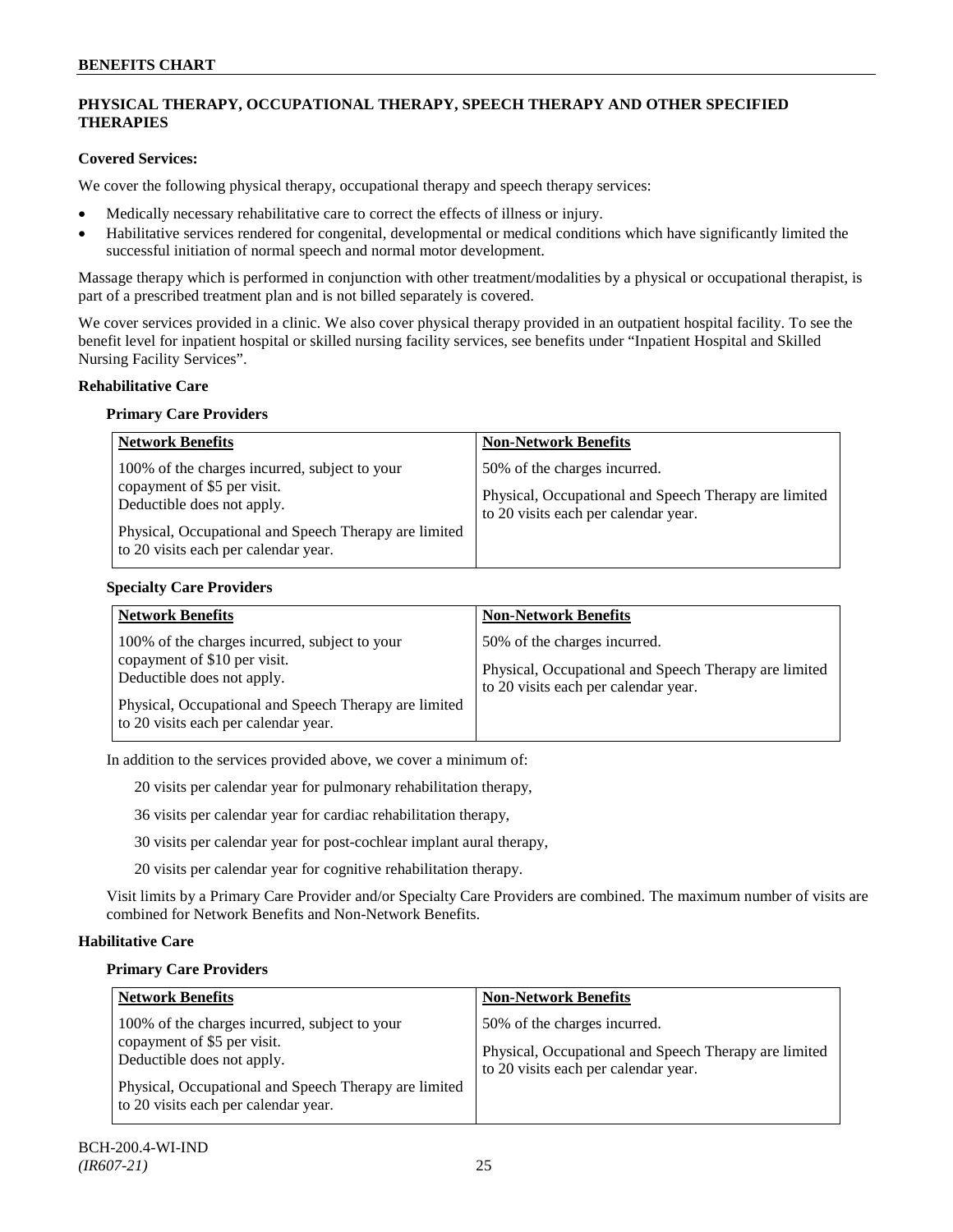# **Specialty Care Providers**

| <b>Network Benefits</b>                                                                                     | <b>Non-Network Benefits</b>                                                                                                   |
|-------------------------------------------------------------------------------------------------------------|-------------------------------------------------------------------------------------------------------------------------------|
| 100% of the charges incurred, subject to your<br>copayment of \$10 per visit.<br>Deductible does not apply. | 50% of the charges incurred.<br>Physical, Occupational and Speech Therapy are limited<br>to 20 visits each per calendar year. |
| Physical, Occupational and Speech Therapy are limited<br>to 20 visits each per calendar year.               |                                                                                                                               |

Visit limits by a Primary Care Provider and/or Specialty Care Providers are combined. The maximum number of visits is combined for Network Benefits and Non-Network Benefits.

### **Not Covered:**

- Massage therapy for the purpose of comfort or convenience of the Insured.
- See "Services Not Covered" in your Policy.

# **PRESCRIPTION DRUG SERVICES**

### **Covered Services:**

We cover prescription drugs and medications that can be self-administered or are administered in a physician's office.

### **For Network Benefits, drugs and medications must be obtained at a network pharmacy.**

#### **Outpatient Drugs (except as specified below)**

| <b>Network Benefits</b>                                                                                                                                                                                                                                               | <b>Non-Network Benefits</b>  |
|-----------------------------------------------------------------------------------------------------------------------------------------------------------------------------------------------------------------------------------------------------------------------|------------------------------|
| 100% of the charges incurred, subject to a copayment of<br>\$5 for generic low cost formulary drugs, and 100% of<br>the charges incurred, subject to a copayment of \$25 for<br>generic high cost formulary drugs.<br>Deductible does not apply.                      | 50% of the charges incurred. |
| Brand name formulary drugs are covered at 95% of the<br>charges incurred.                                                                                                                                                                                             |                              |
| Non-formulary drugs are covered at 50% of the charges<br>incurred.                                                                                                                                                                                                    |                              |
| In no event will your cost for a formulary insulin drug<br>exceed \$25. Deductible does not apply to formulary<br>insulin drugs.                                                                                                                                      |                              |
| <b>Oral chemotherapy drugs</b> are included on the<br>Specialty Drug List. However, you pay the applicable<br>outpatient drug copayment. As required by Wisconsin<br>law, your maximum copayment will not be more than<br>\$100 per prescription for a 30-day supply. |                              |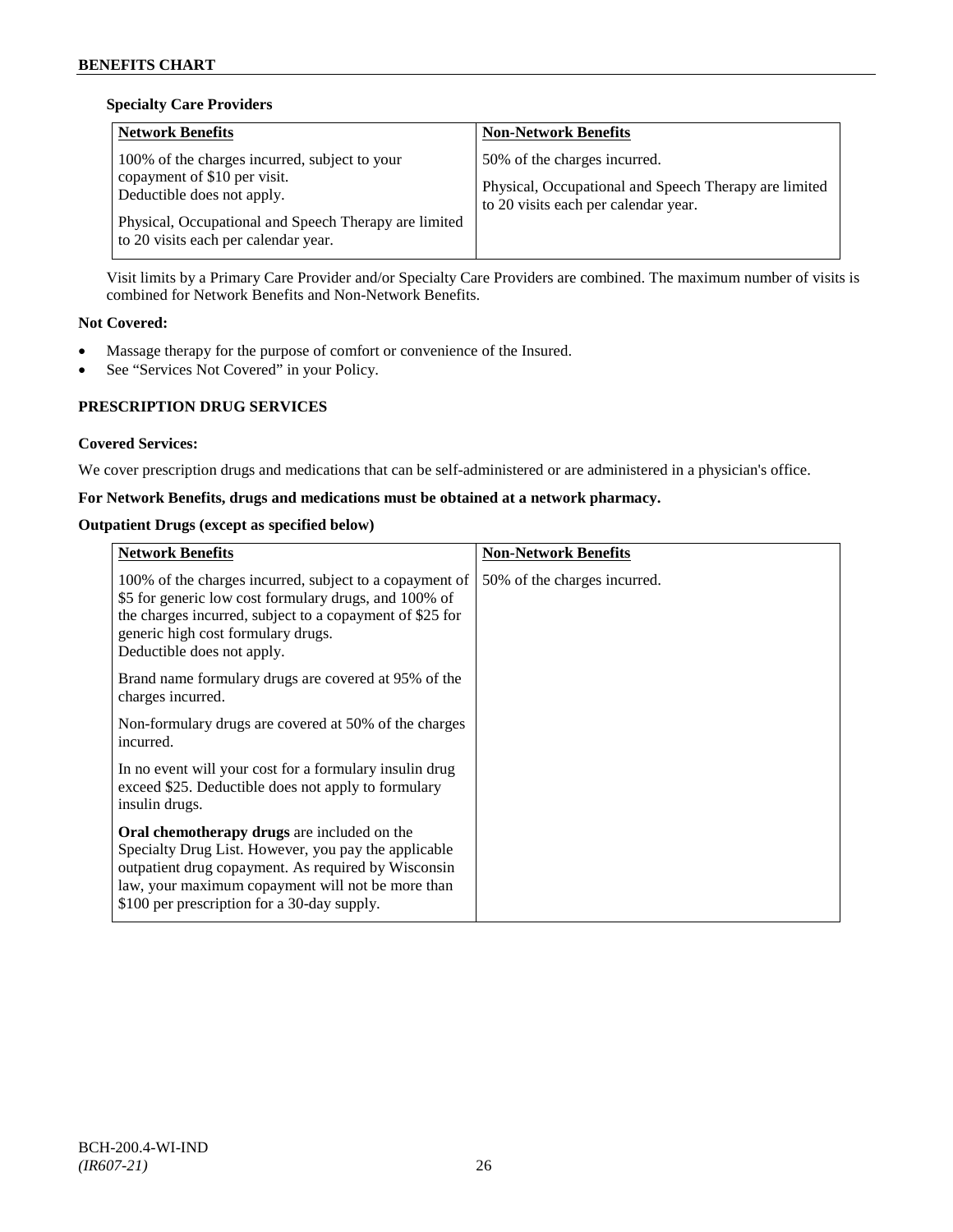# **Mail Order Drugs**

| <b>Network Benefits</b>                                                                                                                                                                                            | <b>Non-Network Benefits</b> |
|--------------------------------------------------------------------------------------------------------------------------------------------------------------------------------------------------------------------|-----------------------------|
| For your convenience, you may also get up to a 90-day<br>supply of outpatient prescription drugs that can be self-<br>administered through the designated mail order service.                                      | See Network Benefits.       |
| Outpatient drugs ordered through this service are.<br>covered at the benefit percent and copayments shown in<br><b>Outpatient Drugs above.</b>                                                                     |                             |
| New prescriptions to treat chronic conditions and trial<br>drugs will be limited to quantity limits described at the<br>end of this section. You will have to pay one copayment<br>for your initial 30-day supply. |                             |
| Specialty Drugs are not available through the mail order<br>service.                                                                                                                                               |                             |

# **Tobacco Cessation Drugs are covered for all FDA approved tobacco cessation drugs**

| Network Benefits                                            | <b>Non-Network Benefits</b>  |
|-------------------------------------------------------------|------------------------------|
| 100% of the charges incurred.<br>Deductible does not apply. | 50% of the charges incurred. |

# **Contraceptive Drugs**

| <b>Network Benefits</b>                                                                                                                                         | <b>Non-Network Benefits</b>  |
|-----------------------------------------------------------------------------------------------------------------------------------------------------------------|------------------------------|
| 100% of the charges incurred for formulary drugs.<br>Deductible does not apply.                                                                                 | 50% of the charges incurred. |
| If a physician requests that a Non-Formulary<br>contraceptive drug be dispensed as written, the drug<br>will be covered at 100%, not subject to the deductible. |                              |

# **Specialty Drugs that are Self-Administered**

| <b>Network Benefits</b>                                                                                                                                                                                                                                        | <b>Non-Network Benefits</b> |
|----------------------------------------------------------------------------------------------------------------------------------------------------------------------------------------------------------------------------------------------------------------|-----------------------------|
| 50% of the charges incurred.                                                                                                                                                                                                                                   | No coverage.                |
| Oral chemotherapy drugs are included on the<br>Specialty Drug List. However, you pay the applicable<br>outpatient drug copayment. As required by Wisconsin<br>law, your maximum copayment will not be more than<br>\$100 per prescription for a 30-day supply. |                             |

In order for the plan to better manage available manufacturer-funded copayment assistance, copayments for certain specialty medications may vary and be set to approximate the maximum of any available manufacturer-funded copayment assistance programs. However, in no case will true out-of-pocket costs to the Insured be greater than the maximum copayment/coinsurance shown in this Benefits Chart. Manufacturer-funded copayment assistance received by an Insured will not apply to the Insured's annual deductible or out-of-pocket limit.

Specialty Drugs are limited to drugs on the Specialty Drug List and must be obtained from a designated vendor.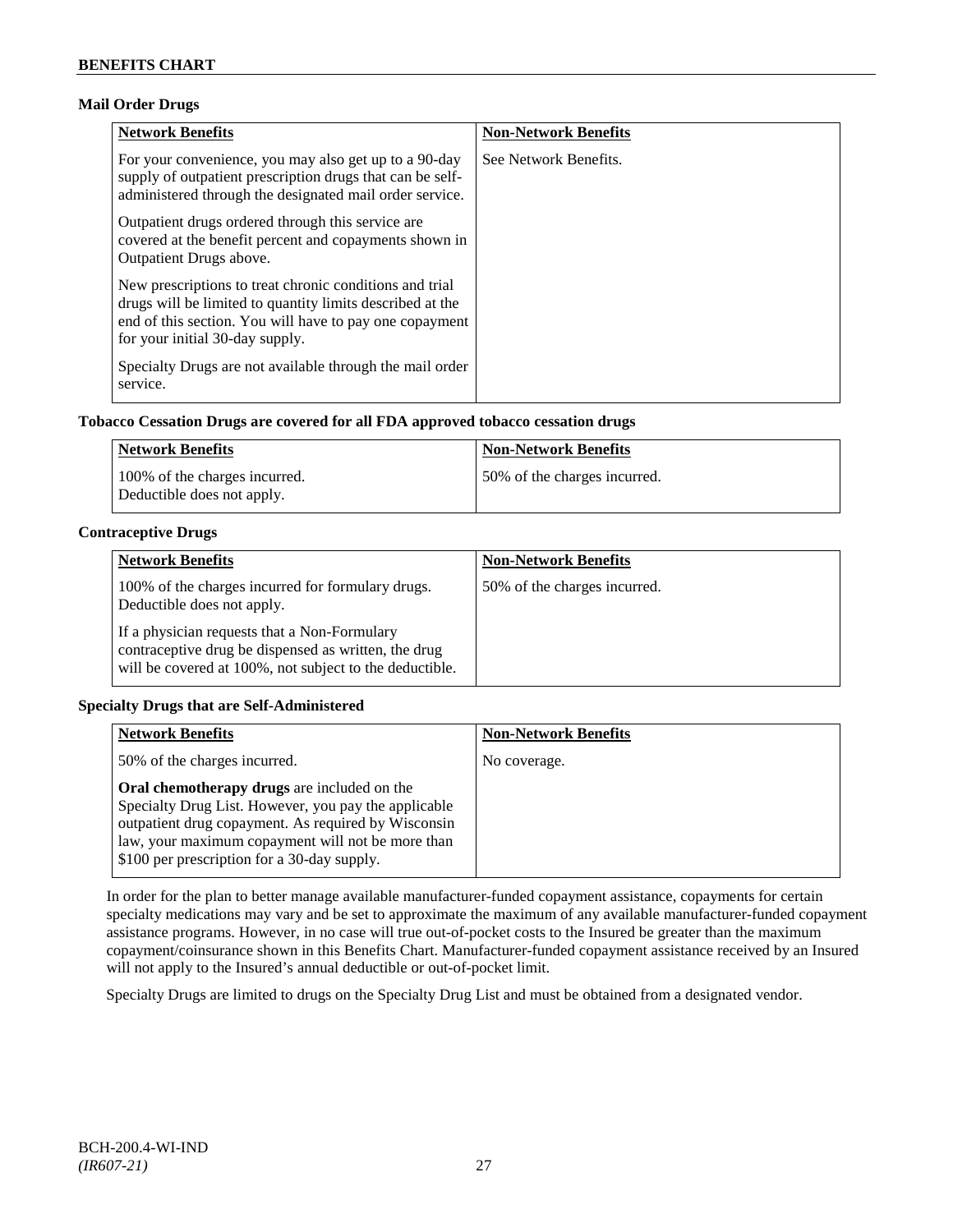# **Limitations:**

- Certain drugs may require prior authorization as indicated on the Formulary. HealthPartners may require prior authorization for the drug and also the site where the drug will be provided. Certain drugs are subject to our utilization review process and quantity limits.
- Certain non-formulary drugs require prior authorization. In addition, certain drugs may be subject to any quantity limits applied as part of our trial program.
- If an Insured requests a brand name drug when there is a generic equivalent, the brand name drug will be covered up to the charge that would apply to the generic drug, minus any required copayment. If a physician requests that a brand name drug be dispensed as written, the drug will be paid at the non-formulary benefit.
- We may require Insureds to try over-the-counter (OTC) drug alternatives before approving more costly formulary prescription drugs.
- Unless otherwise specified in the Prescription Drug Services section, you may receive up to a 30-day supply per prescription.
- New prescriptions to treat certain chronic conditions are limited to a 30-day supply.
- A 90-day supply will be covered and dispensed only at pharmacies that participate in our extended day supply program.
- No more than a 30-day supply of Specialty Drugs will be covered and dispensed at a time unless it's a manufacturer supplied drug that cannot be split that supplies the Insured with more than a 30-day supply.
- If a copayment is required, you must pay one copayment for each 30-day supply, or portion thereof.

# **Not Covered:**

- Replacement of prescription drugs, medications, equipment and supplies due to loss, damage or theft.
- Nonprescription (over-the-counter) drugs or medications, including, but not limited to, vitamins, supplements, homeopathic remedies, and non-FDA approved drugs, unless listed on the Formulary and prescribed by a physician or legally authorized health care provider under applicable state and federal law. This exclusion does not include over-thecounter contraceptives for women as allowed under the Affordable Care Act when the Insured obtains a prescription for the item. In addition, if the Insured obtains a prescription, this exclusion does not include aspirin to prevent cardiovascular disease for men and women of certain ages; folic acid supplements for women who may become pregnant; fluoride chemoprevention supplements for children without fluoride in their water source; and iron supplements for children age 6- 12 who are at risk for anemia.
- All drugs for the treatment of sexual dysfunction.
- All drugs for the treatment of growth deficiency.
- All drugs for the treatment of infertility.
- Medical cannabis.
- Drugs on the Excluded Drug List. The Excluded Drug List includes select drugs within a therapy class that are not eligible for coverage. This includes drugs that may be excluded for certain indications. The Excluded Drug List is available at [healthpartners.com.](http://www.healthpartners.com/)
- Drugs that are newly approved by the FDA until they are reviewed and approved by HealthPartners Pharmacy and Therapeutics Committee.
- Medical devices approved by the FDA will not be covered under the Prescription Drug Services section unless they are on our formulary. Covered medical devices are generally submitted and reimbursed under your medical benefits.
- See "Services Not Covered" in your Policy.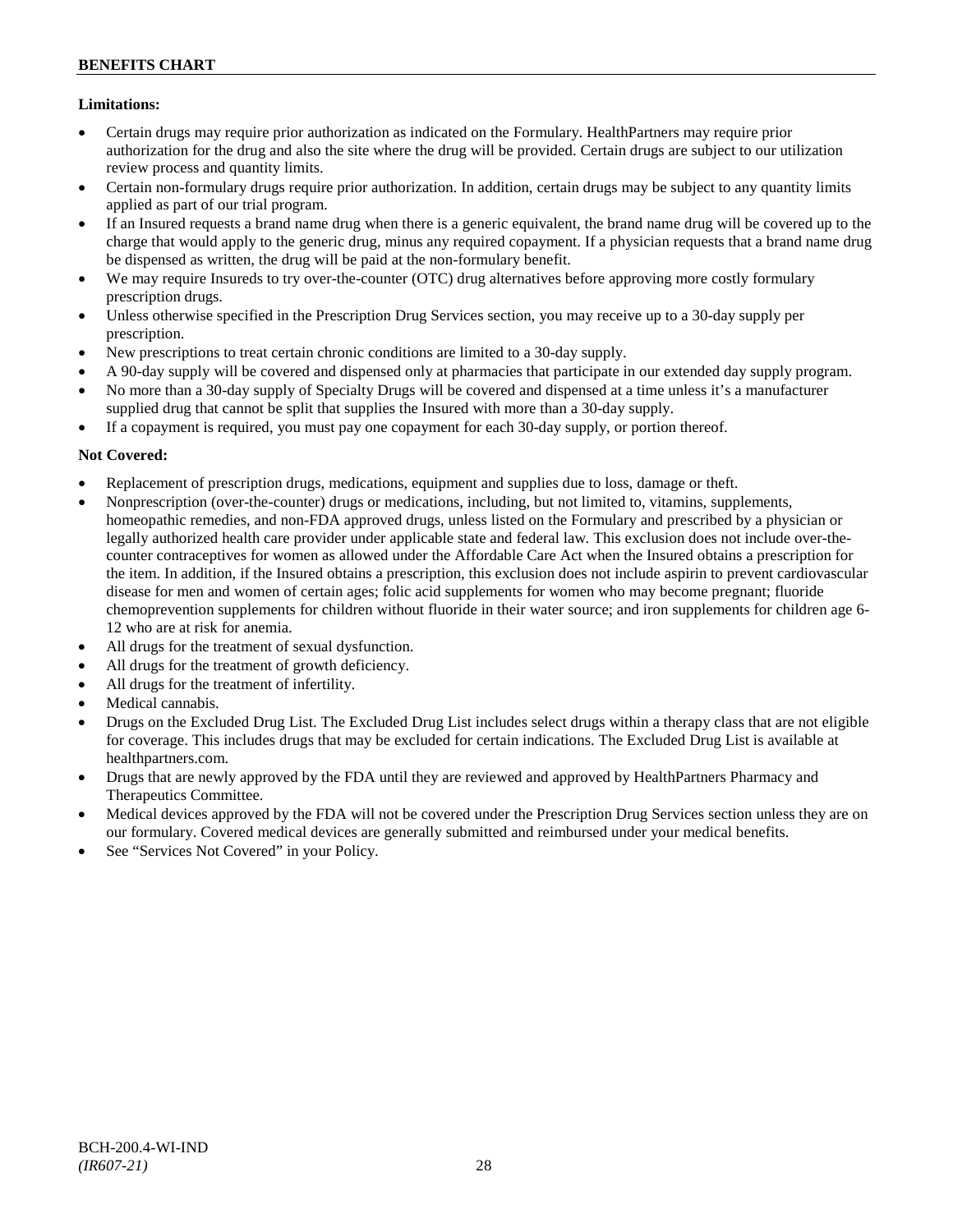# **PREVENTIVE SERVICES**

# **Applicable Definitions:**

**Routine Preventive Services** are routine healthcare services that include screenings, check-ups and counseling to prevent illness, disease or other health problems before symptoms occur.

**Diagnostic Services** are services to help a provider understand your symptoms, diagnose illness and decide what treatment may be needed. They may be the same services that are listed as preventive services, but they are being used as diagnostic services. Your provider will determine if these services are preventive or diagnostic. These services are not preventive if received as part of a visit to diagnose, manage or maintain an acute or chronic medical condition, illness or injury. When that occurs, unless otherwise indicated below, standard deductibles, copayments or coinsurance apply.

# **Covered Services:**

We cover preventive services that meet any of the requirements under the Affordable Care Act (ACA) shown in the bulleted items below. These preventive services are covered at 100% under the Network Benefits with no deductible, copayments or coinsurance. (If a preventive service is not required by the ACA and it is covered at a lower benefit level, it will be specified below.) Preventive benefits mandated under the ACA are subject to periodic review and modification. Changes would be effective in accordance with the federal rules. Preventive services mandated by the ACA include:

- Evidence-based items or services that have in effect a rating of A or B in the current recommendations of the United States Preventive Services Task Force with respect to the individual;
- Immunizations for routine use in children, adolescents, and adults that have in effect a recommendation from the Advisory Committee on Immunization Practices of the Centers for Disease Control and Prevention with respect to the individual;
- With respect to infants, children, and adolescents, evidence-informed preventive care and screenings provided for in comprehensive guidelines supported by the Health Resources and Services Administration; and
- With respect to women, preventive care and screenings provided for in comprehensive guidelines supported by the Health Resources and Services Administration.

Covered services are based on established medical policies, which are subject to periodic review and modification by the medical directors. These medical policies (medical coverage criteria) are available by calling Member Services, or logging on to your "*my*HealthPartners" account at [healthpartners.com.](http://www.healthpartners.com/)

# **ACA and state mandated preventive services are covered as follows:**

**Routine Health Exams and Periodic Health Assessments**. A physician or health care provider will counsel you as to how often health assessments are needed based on age, sex and health status. This includes screening and counseling for tobacco cessation and all FDA approved tobacco cessation medications including over-the-counter drugs (as shown in the Prescription Drug Services section).

| <b>Network Benefits</b>                                     | <b>Non-Network Benefits</b>  |
|-------------------------------------------------------------|------------------------------|
| 100% of the charges incurred.<br>Deductible does not apply. | 50% of the charges incurred. |

**Child Health Supervision Services.** This includes pediatric preventive services such as newborn screenings, appropriate immunizations, developmental assessments and laboratory services appropriate to the age of the child from birth to 72 months, and appropriate immunizations to age 18.

| <b>Network Benefits</b>                                     | <b>Non-Network Benefits</b>  |
|-------------------------------------------------------------|------------------------------|
| 100% of the charges incurred.<br>Deductible does not apply. | 50% of the charges incurred. |

#### **Routine Prenatal Care and Exams**

| Network Benefits                                            | <b>Non-Network Benefits</b>  |
|-------------------------------------------------------------|------------------------------|
| 100% of the charges incurred.<br>Deductible does not apply. | 50% of the charges incurred. |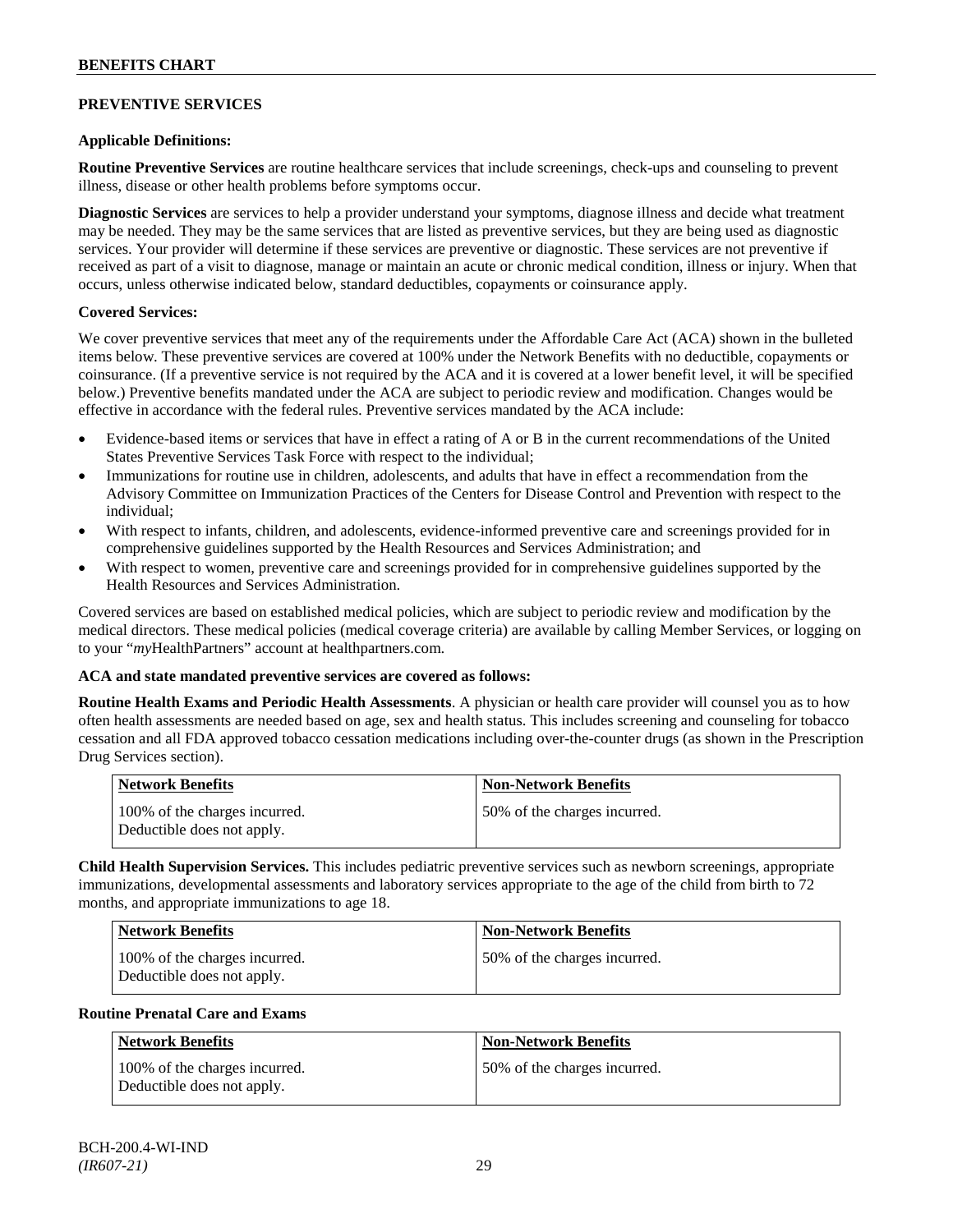**Routine Postnatal Care.** This includes health exams, assessments, education and counseling relating to the period immediately after childbirth.

| <b>Network Benefits</b>                                     | <b>Non-Network Benefits</b>  |
|-------------------------------------------------------------|------------------------------|
| 100% of the charges incurred.<br>Deductible does not apply. | 50% of the charges incurred. |

**Routine Screening Procedures for Cancer.** This includes colorectal screening starting at age 50 and under age 50 for people at high risk of colorectal cancer. This also includes other cancer screenings recommended by the USPSTF with an A or B rating. Women's preventive health services below describe additional routine screening procedures for cancer.

| <b>Network Benefits</b>                                     | Non-Network Benefits          |
|-------------------------------------------------------------|-------------------------------|
| 100% of the charges incurred.<br>Deductible does not apply. | 150% of the charges incurred. |

### **Routine Eye and Hearing Exams for members under the age of 22**

| Network Benefits                                            | <b>Non-Network Benefits</b>  |
|-------------------------------------------------------------|------------------------------|
| 100% of the charges incurred.<br>Deductible does not apply. | 50% of the charges incurred. |

**Professional Voluntary Family Planning Services.** This includes services to prevent or delay a pregnancy, including counseling and education. Services must be provided by a licensed provider.

| <b>Network Benefits</b>                                     | <b>Non-Network Benefits</b>  |
|-------------------------------------------------------------|------------------------------|
| 100% of the charges incurred.<br>Deductible does not apply. | 50% of the charges incurred. |

#### **Adult Immunizations**

| <b>Network Benefits</b>       | <b>Non-Network Benefits</b>   |
|-------------------------------|-------------------------------|
| 100% of the charges incurred. | 100% of the charges incurred. |
| Deductible does not apply.    | Deductible does not apply.    |

**Women's Preventive Health Services.** This includes mammograms, screenings for cervical cancer (pap smears), breast pumps, human papillomavirus (HPV) testing, counseling for sexually transmitted infections, counseling and screening for human immunodeficiency virus (HIV), and all FDA approved contraceptive methods as prescribed by a doctor, sterilization procedures, education and counseling (see the Prescription Drug Services section for coverage of oral contraceptive drugs). We also provide genetic screening for BRCA if someone in your family has the gene or you have a diagnosis of cancer.

The U.S. Preventive Services Task Force (USPSTF) recommends screening mammography, with or without clinical breast examination (CBE), every 1-2 years for women aged 40 and older. For women age 50 and older, we cover an annual mammogram.

| Network Benefits                                            | <b>Non-Network Benefits</b>  |
|-------------------------------------------------------------|------------------------------|
| 100% of the charges incurred.<br>Deductible does not apply. | 50% of the charges incurred. |

**Obesity Screening and Management.** We cover obesity screening and counseling for all ages during a routine preventive care exam. If you are age 18 or older and have a body mass index of 30 or more, we also cover intensive obesity management to help you lose weight. Your primary care doctor can coordinate these services.

| <b>Network Benefits</b>                                     | <b>Non-Network Benefits</b>  |
|-------------------------------------------------------------|------------------------------|
| 100% of the charges incurred.<br>Deductible does not apply. | 50% of the charges incurred. |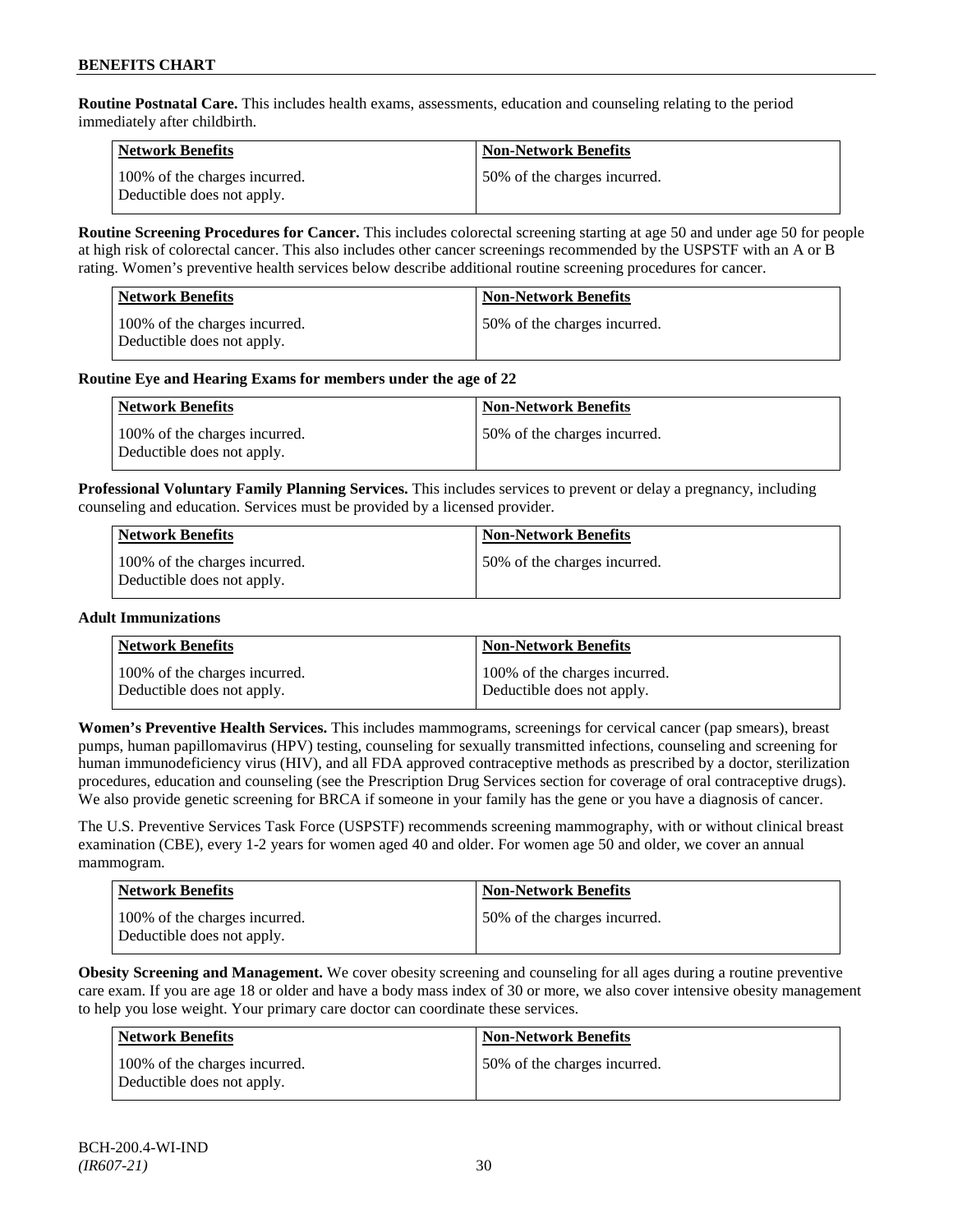**Preventive Medications.** We cover preventive medications currently recommended by USPSTF with an A or B rating if they are prescribed by your medical provider and they are listed on our Formulary. Preventive medications are subject to periodic review and modification. Changes would be effective in accordance with the federal rules and reflected in our current medical coverage criteria for preventive care services.

| <b>Network Benefits</b>                                     | <b>Non-Network Benefits</b>  |
|-------------------------------------------------------------|------------------------------|
| 100% of the charges incurred.<br>Deductible does not apply. | 50% of the charges incurred. |

# **In addition to any ACA or state mandated preventive services referenced above, we cover the following eligible preventive services:**

# **Routine Hearing Exams for Adults Age 22 and older**

| Network Benefits             | <b>Non-Network Benefits</b>  |
|------------------------------|------------------------------|
| 95% of the charges incurred. | 50% of the charges incurred. |

**Ovarian Cancer Surveillance Tests for women who are at risk.** "At risk for ovarian cancer" means (1) having a family history that includes any of the following: one or more first-degree or second-degree relatives with ovarian cancer, clusters of female relatives with breast cancer or nonpolyposis colorectal cancer; or (2) testing positive for BRCA1 or BRCA2 mutations. "Surveillance tests for ovarian cancer" means annual screening using: CA-125 serum tumor marker testing, transvaginal ultrasound, pelvic examination or other proven ovarian cancer screening tests currently being evaluated by the federal Food and Drug Administration or by the National Cancer Institute.

| <b>Network Benefits</b>                                 | <b>Non-Network Benefits</b>                             |
|---------------------------------------------------------|---------------------------------------------------------|
| Coverage level is same as corresponding Network         | Coverage level is same as corresponding Non-Network     |
| Benefit, depending on type of service provided, such as | Benefit, depending on type of service provided, such as |
| Diagnostic Imaging Services, Laboratory Services        | Diagnostic Imaging Services, Laboratory Services        |
| Office Visits for Illness or Injury, or Preventive      | Office Visits for Illness or Injury, or Preventive      |
| Services.                                               | Services.                                               |

# **Limitations:**

• Services are not preventive if received as part of a visit to diagnose, manage or maintain an acute or chronic medical condition, illness or injury. When that occurs, unless otherwise indicated above, standard deductibles, copayments or coinsurance apply.

# **Not Covered:**

- Routine eye exams for adults age 22 and older.
- See "Services Not Covered" in your Policy.

# **TRANSPLANT SERVICES**

# **Applicable Definitions:**

**Autologous.** This is when the source of cells is from the individual's own marrow or stem cells.

**Allogeneic.** This is when the source of cells is from a related or unrelated donor's marrow or stem cells.

**Allogeneic Bone Marrow Transplant.** This is when the bone marrow is harvested from the related or unrelated donor and stored. The patient undergoes treatment which includes tumor ablation with high-dose chemotherapy and/or radiation. The bone marrow is reinfused (transplanted).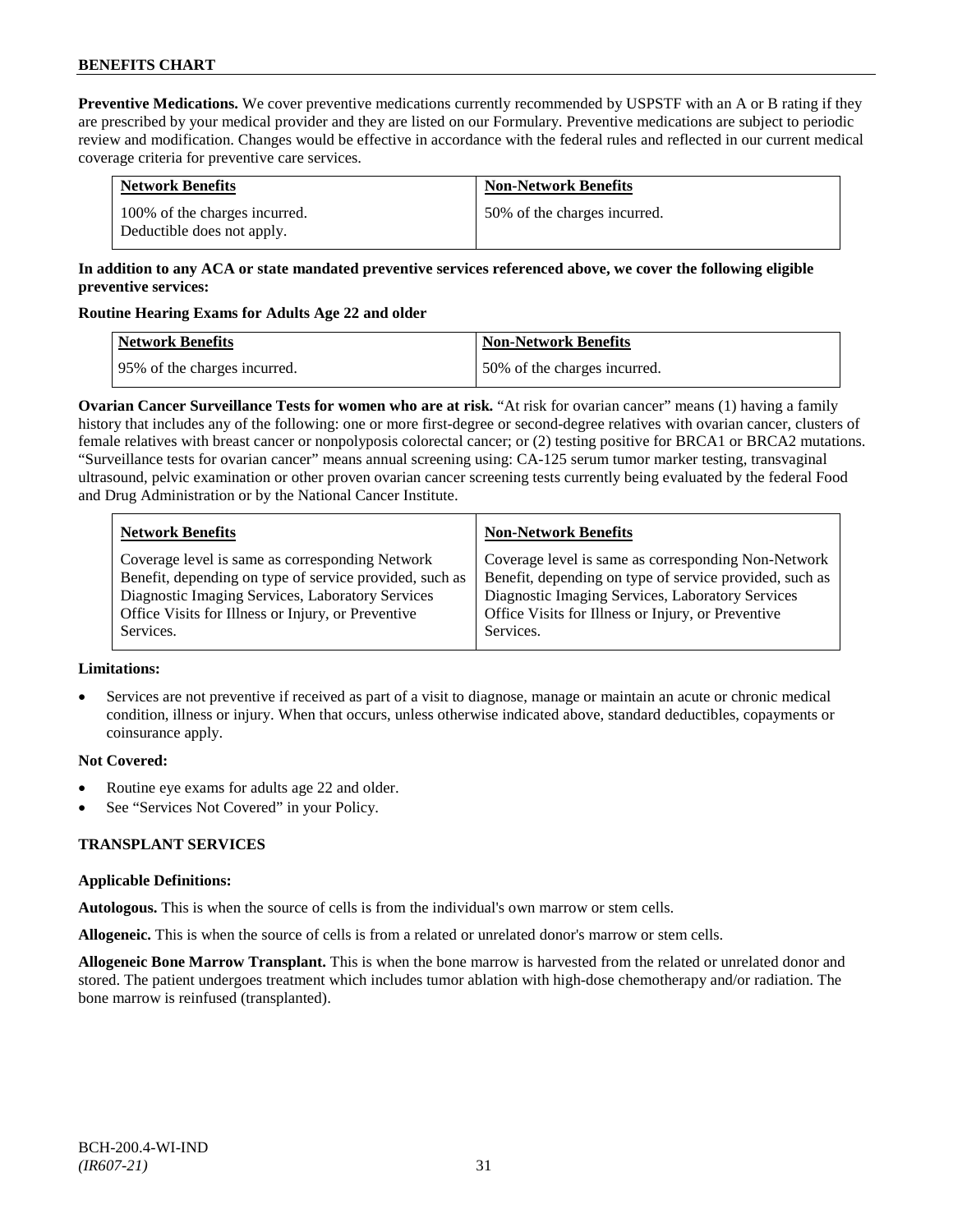**Autologous Bone Marrow Transplant.** This is when the bone marrow is harvested from the individual and stored. The patient undergoes treatment which includes tumor ablation with high-dose chemotherapy and/or radiation. The bone marrow is reinfused (transplanted).

**Autologous/Allogeneic Stem Cell Support.** This is a treatment process that includes stem cell harvest from either bone marrow or peripheral blood, tumor ablation with high-dose chemotherapy and/or radiation, stem cell reinfusion, and related care. Autologous/allogeneic bone marrow transplantation and high dose chemotherapy with peripheral stem cell rescue/support are considered to be autologous/allogeneic stem cell support.

**Designated Transplant Center.** This is any health care provider, group or association of health care providers designated by us to provide services, supplies or drugs for specified transplants for our Insureds.

**Transplant Services.** This is transplantation (including retransplants) of the human organs or tissue listed below, including all related post-surgical treatment, follow-up care and drugs and multiple transplants for a related cause. Transplant services do not include other organ or tissue transplants or surgical implantation of mechanical devices functioning as a human organ, except surgical implantation of an FDA approved Ventricular Assist Device (VAD) or total artificial heart, functioning as a temporary bridge to heart transplantation.

Prior authorization is required prior to consultation to support coordination of care and benefits.

# **Covered Services:**

We cover eligible transplant services (as defined above) while you are covered under your Policy. Transplants that will be considered for coverage are limited to the following:

- Kidney transplants for end-stage disease.
- Cornea transplants for end-stage disease.
- Heart transplants for end-stage disease.
- Lung transplants or heart/lung transplants for: (1) primary pulmonary hypertension; (2) Eisenmenger's syndrome; (3) endstage pulmonary fibrosis; (4) alpha 1 antitrypsin disease; (5) cystic fibrosis; and (6) emphysema.
- Liver transplants for: (1) biliary atresia in children; (2) primary biliary cirrhosis; (3) post-acute viral infection (including hepatitis A, hepatitis B antigen e negative and hepatitis C) causing acute atrophy or post-necrotic cirrhosis; (4) primary sclerosing cholangitis; (5) alcoholic cirrhosis; and (6) hepatocellular carcinoma.
- Allogeneic bone marrow transplants or peripheral stem cell support associated with high dose chemotherapy for : (1) acute myelogenous leukemia; (2) acute lymphocytic leukemia; (3) chronic myelogenous leukemia; (4) severe combined immunodeficiency disease; (5) Wiskott-Aldrich syndrome; (6) aplastic anemia; (7) sickle cell anemia; (8) non-relapsed or relapsed non-Hodgkin's lymphoma; (9) multiple myeloma; and (10) testicular cancer.
- Autologous bone marrow transplants or peripheral stem cell support associated with high-dose chemotherapy for: (1) acute leukemia; (2) non-Hodgkin's lymphoma; (3) Hodgkin's disease; (4) Burkitt's lymphoma; (5) neuroblastoma; (6) multiple myeloma; (7) chronic myelogenous leukemia; and (8) non-relapsed non-Hodgkin's lymphoma.
- Pancreas transplants for simultaneous pancreas-kidney transplants for diabetes, pancreas after kidney, living related segmental simultaneous pancreas kidney transplantation and pancreas transplant alone.

To receive Network Benefits, charges for transplant services must be incurred at a Designated Transplant Center.

The transplant-related treatment provided, including expenses incurred for directly related donor services, shall be subject to and in accordance with the provisions, limitations, maximums and other terms of your Policy.

Medical and hospital expenses of the donor are covered only when the recipient is an Insured and the transplant and directly related donor expenses have been prior authorized for coverage. Treatment of medical complications that may occur to the donor are not covered. Donors are not considered Insureds, and are therefore not eligible for the rights afforded to Insureds under your Policy.

The list of eligible transplant services and coverage determinations are based on established medical policies, which are subject to periodic review and modifications by the medical director.

| <b>Network Benefits</b>                           | <b>Non-Network Benefits</b> |
|---------------------------------------------------|-----------------------------|
| See Network Inpatient Hospital Services Benefits. | No coverage.                |